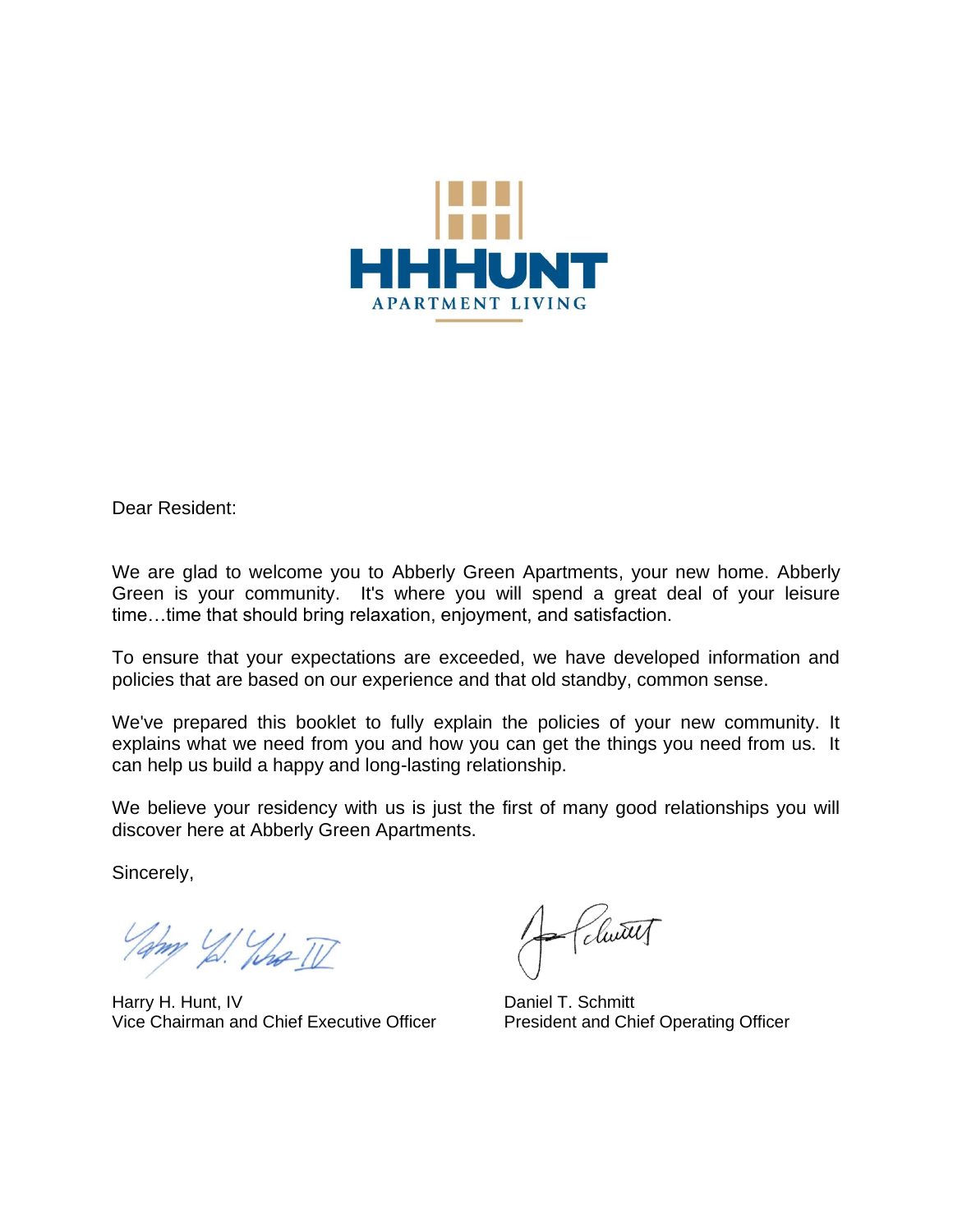

| 25 |
|----|
| 18 |
| 14 |
| 19 |
| 26 |
| 13 |
| 20 |
| 19 |
| 26 |
| 20 |
| 16 |
| 8  |
| 27 |
| 26 |
| 8  |
| 13 |
| 9  |
| 3  |
| 24 |
| 25 |
| 23 |
| 23 |
| 19 |
| 27 |
| 24 |
| 13 |
| 28 |
| 29 |
| 25 |
| 3  |
| 11 |
| 6  |
| 13 |
| 28 |
| 16 |
| 29 |
| 4  |
| 14 |
| 8  |

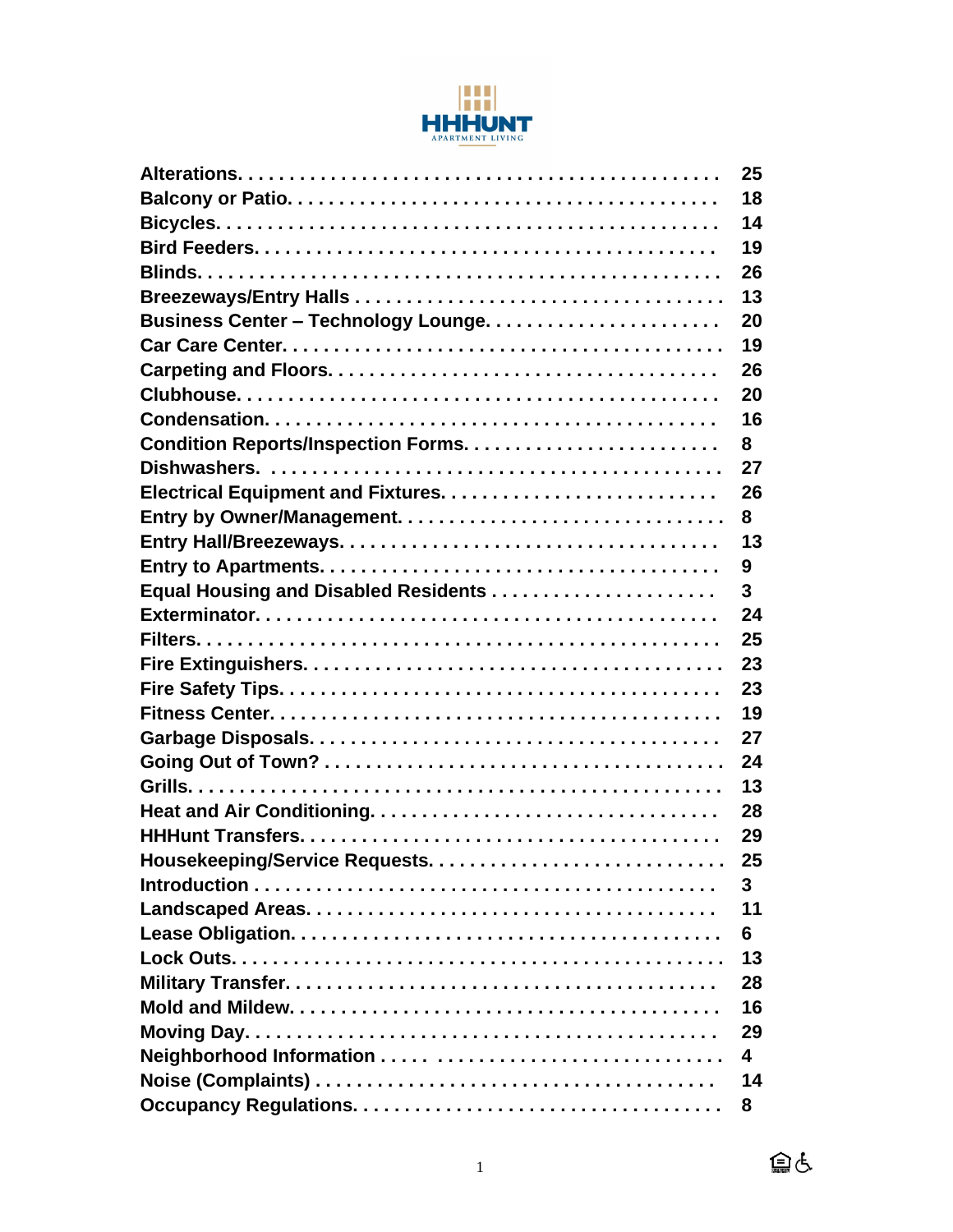

|                                           | 21             |
|-------------------------------------------|----------------|
|                                           | 11             |
|                                           | 15             |
|                                           | 6              |
|                                           | 9              |
|                                           | 15             |
|                                           | 20             |
|                                           | 27             |
|                                           | 19             |
|                                           | 21             |
|                                           | 13             |
|                                           | 12             |
|                                           | 7              |
|                                           | 8              |
|                                           | 9              |
|                                           | $\overline{7}$ |
|                                           | 14             |
|                                           | 14             |
|                                           | 22             |
|                                           | 24             |
|                                           | 24             |
|                                           | 30             |
|                                           | 13             |
|                                           | 6              |
|                                           | 8              |
|                                           | 7              |
|                                           | 20             |
|                                           | 13             |
|                                           | 18             |
|                                           | 4              |
| When Things go Wrong Maintenance Service. | 5              |
|                                           | 3              |
|                                           | 20             |
|                                           | 26             |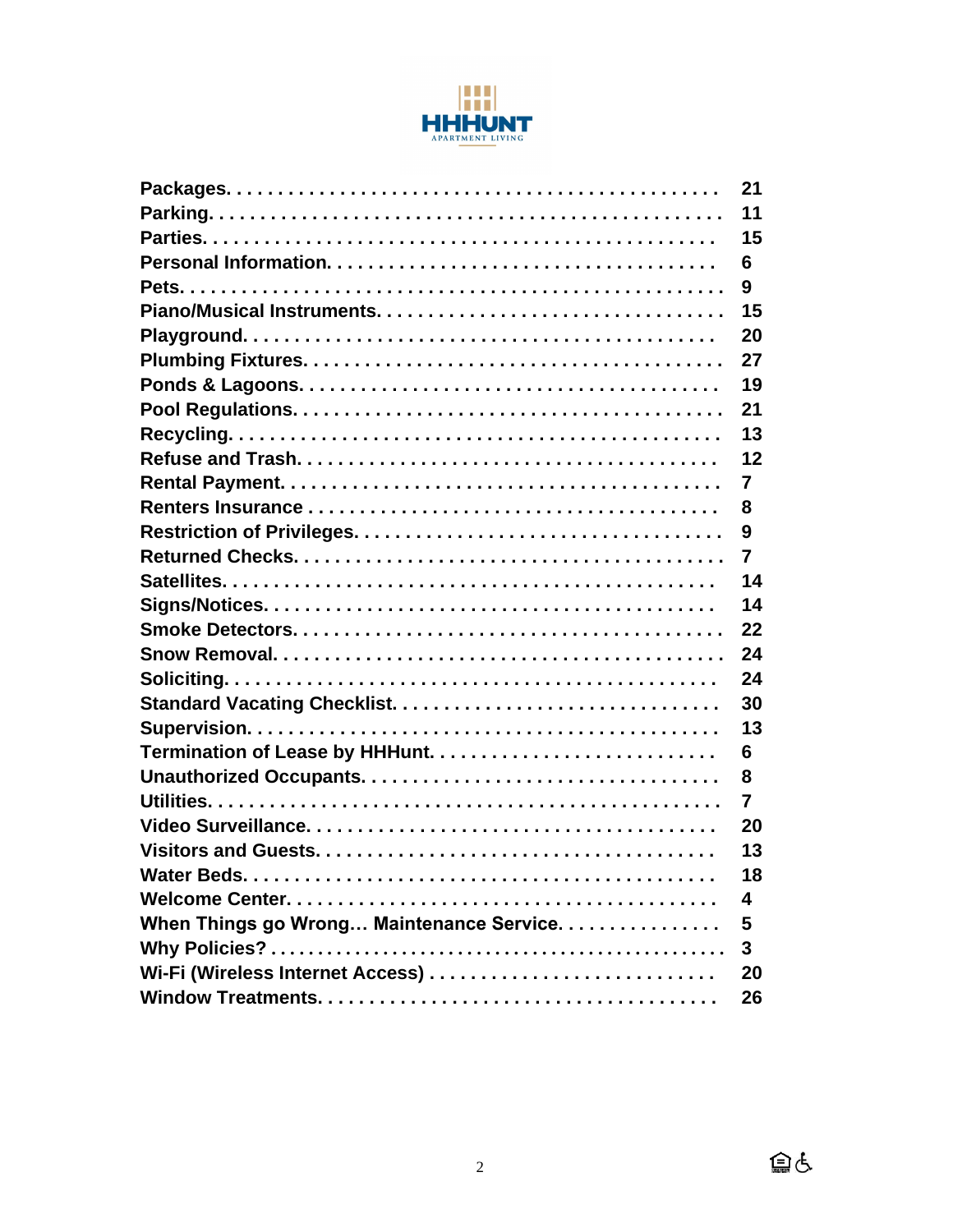

#### **INTRODUCTION**

You have signed a lease agreement acknowledging that you, your family, and guests will comply with all policies included herein. Any changes to our policies will be stated in our newsletter or within special notices delivered to your door. We appreciate your compliance to our rules and regulations and encourage you to advise us in the event that any of your neighbors are not in compliance with these rules.

Your apartment was designed and intended for reasonable residential use. It was designed to comply with all applicable building codes at the time of construction. These building codes, we believe, assume certain types of reasonable use of an apartment. Unreasonable use of your apartment such as very large gatherings of people, having excessive or heavy machinery or furniture, etc., may exceed design criteria. For your safety, the safety of your guests and other residents in the building, unreasonable use of your apartment must be avoided.

#### **EQUAL HOUSING AND DISABLED RESIDENTS**

HHHunt is committed to ensuring equal opportunity in housing and fully supports and expects all Team Members to uphold the Equal Housing Opportunity Statement:

"We are pledged to the spirit of U.S. policy for the achievement of equal housing opportunity throughout the nation. We encourage and support an affirmative advertising and marketing program in which there are no barriers to obtaining housing because of race, color, religion, sex, handicap, familial status, or national origin."

Disabled persons in need of an accommodation to HHHunt or community policies or a modification to the apartment, building or common areas may, at their option, complete a Reasonable Accommodation/Modification Request Form to be submitted for approval. Verbal requests for an accommodation or modification are also acceptable.

Any requests for accommodation or modification will be relayed to the designated compliance manager with HHHunt. In determining if an accommodation may be necessary, there must be an identifiable relationship between the requested accommodation and the individual's disability. In certain instances, the compliance personnel member may request additional information from a third party to verify the need for the requested accommodation or modification.

## **WHY POLICIES?**

What follows are the policies of Abberly Green Apartments. Sounds like an imposing booklet, doesn't it? Well, it isn't. These policies have been carefully thought out and proven through our experience. The reason for them is to prevent things that should not happen. We want to ensure your happiness and satisfaction while living at Abberly Green Apartments.

Please observe these policies, as we are obligated to enforce them fairly to ensure your comfort and privacy, the rights of other residents and the property, which plays such an important part in creating an above-average lifestyle for all residents.

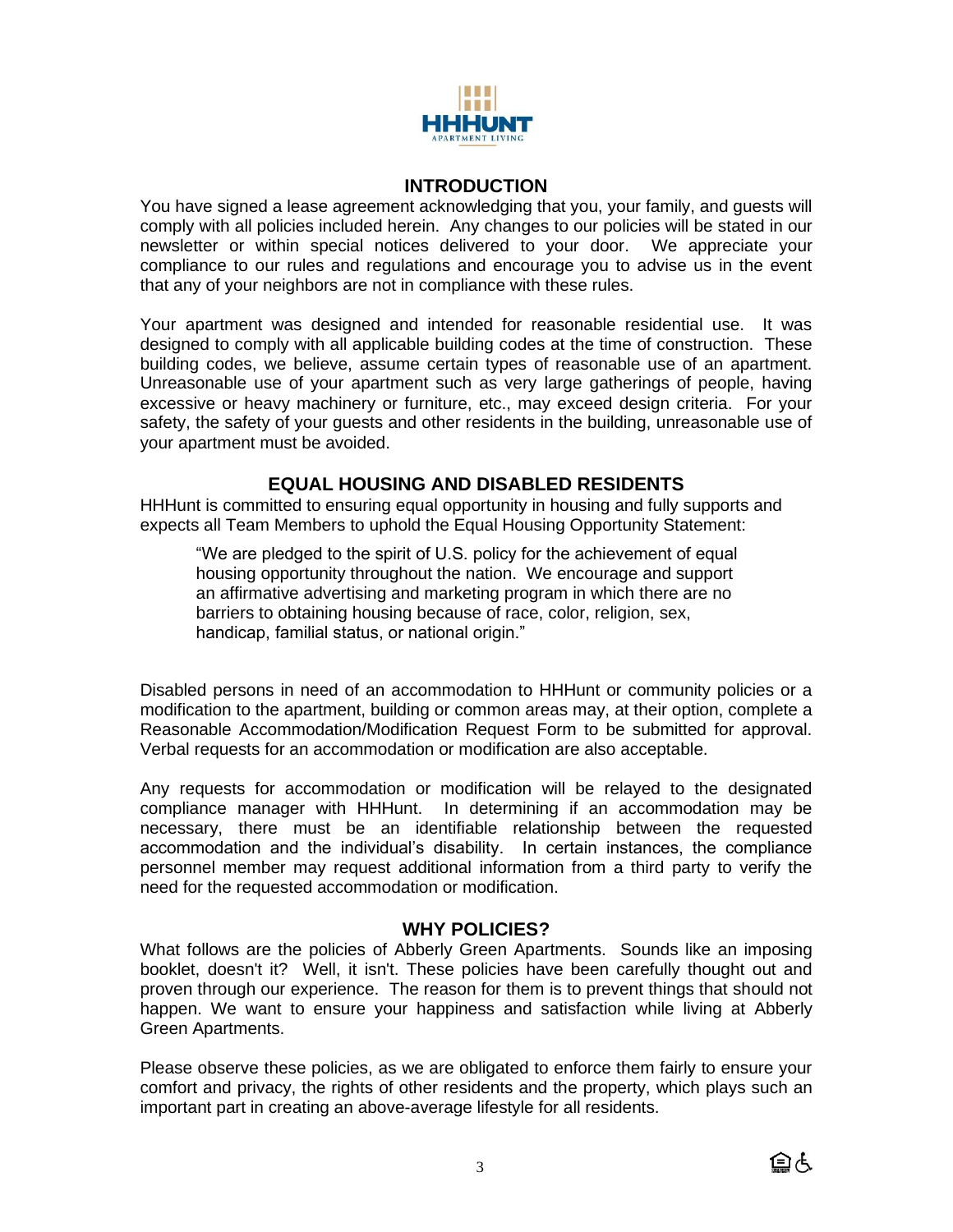

In order to keep us responsive to your needs and the community we serve, the Management of Abberly Green Apartments reserves the right, without advance notice, to alter, adjust or add to these rules if situations arise that warrant such action. We want your new home to be everything you expected and more!

#### **WELCOME CENTER**

Our leasing Management Office hours are listed below for your reference.

| Monday - Friday | $9:00am - 6:00pm$                 |
|-----------------|-----------------------------------|
| Saturday        | 10:00am - 5:00pm                  |
| Sunday          | $1:00 \text{pm} - 5:00 \text{pm}$ |

We encourage you to contact us or visit during the week whenever possible so that we may spend as much time as needed addressing your concerns or visiting with you. Please be aware that our weekend Management Office hours tend to be very hectic and we may be required to ask you to wait for attention to your request or concern.

#### **NEIGHBORHOOD INFORMATION**

Please find below some important phone numbers that you may need at your fingertips. In the event that you require additional information about your new neighborhood, we invite you to contact a member of our Team.

| Leasing Management Office                                  | 704-799-7417 |
|------------------------------------------------------------|--------------|
| Service Requests (during Management Office hours)          | 704-799-7417 |
| Emergency Service Requests (after Management Office hours) | 704-799-7417 |
| <b>Fire Department</b>                                     | 911          |
| Police Department (Emergency)                              | 911          |
| Police Department (Non-emergency)                          | 704-664-3311 |
| Animal Control                                             | 704-878-5335 |
| <b>Voter Registration</b>                                  | 704-878-3140 |
| Lake Norman Regional Medical Center                        | 704-660-4000 |
| Novant Health Huntersville Medical Center                  | 704-316-4000 |
| VET Hospital: Mooresville Animal Hospital                  | 704-664-4087 |
| South Elementary                                           | 704-658-2650 |
| Mooresville Intermediate School                            | 704-658-2680 |
| Mooresville Middle School                                  | 704-658-2720 |
| Mooresville High School                                    | 704-658-2580 |
| Mooresville School Hotline                                 | 704-834-8477 |
| Duke Energy- Electricity                                   | 800-777-9898 |
| <b>TDS- Cable/Internet</b>                                 | 704-235-6325 |
| Mooresville Tribune- Newspaper                             | 704-664-5554 |
| Mooresville Post Office                                    | 704-799-2061 |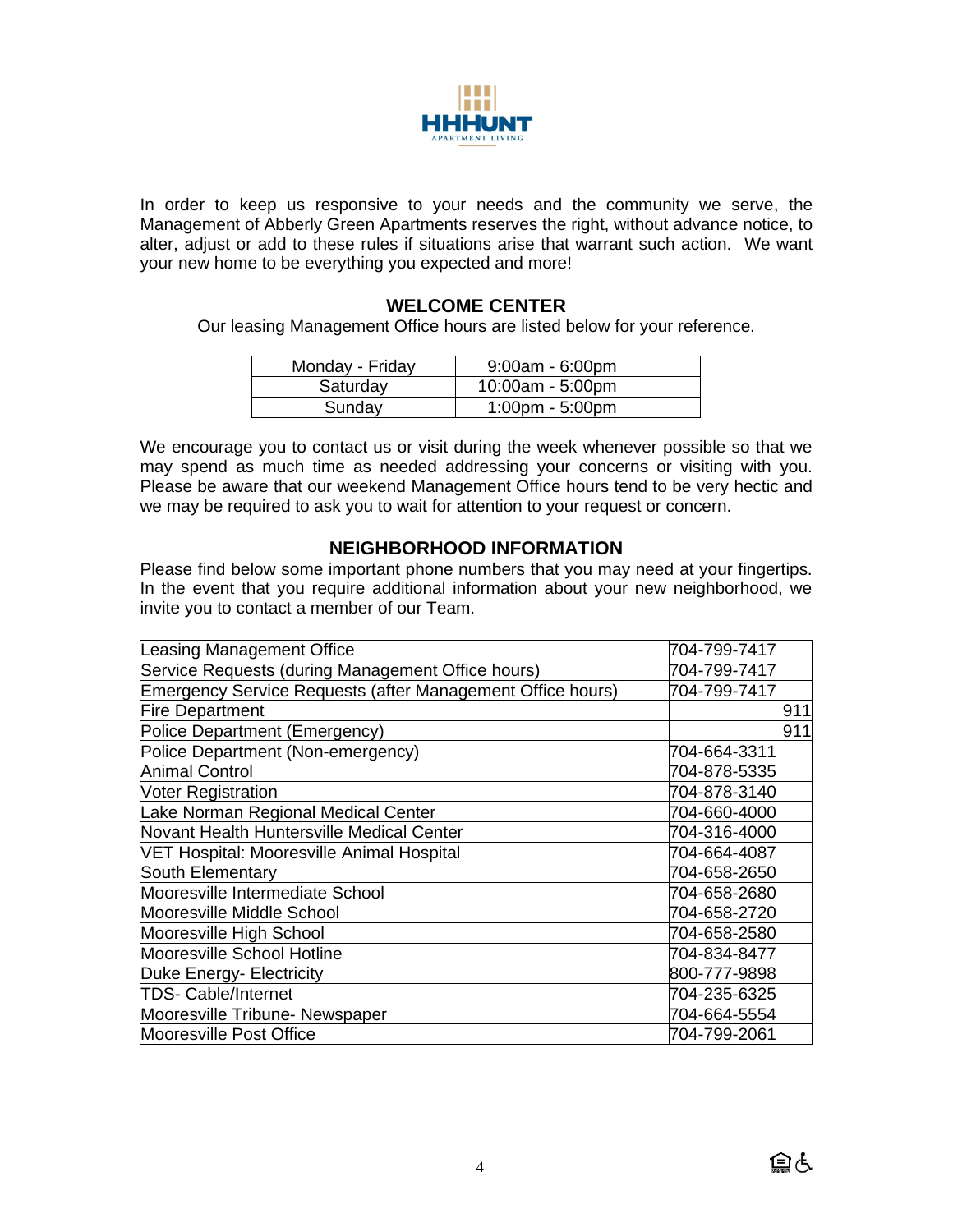

# WHEN THINGS GO WRONG . . . MAINTENANCE SERVICE

Abberly Green Apartments provides you with maintenance service 24 hours a day. This means we have someone on call at all times every day of the year. If you have an emergency, call the appropriate number listed in the neighborhood information section of this Handbook. If the emergency involves water, please use the master water cut-off valve, generally located under the sink or behind the commode, to minimize damage. A member of our Service Team will be there as soon as possible.

For your convenience, you may also submit service requests online 24 hours a day via our website at [www.liveabberlygreen.com.](http://www.liveabberlygreen.com/) If your request is an emergency, please call the emergency number. Requests submitted via the website are not received until the next business day.

During Management Office hours, please contact the Leasing Management Office for any service requests that you may have, whether they are emergency or nonemergency. Our Management Team can quickly dispatch the appropriate personnel to handle your problem. We suggest that when you call in a request, please find out to whom you are speaking and request that same person if the problem continues. This way we will be able serve you more efficiently, and will get to know you better.

#### **PLEASE NOTE THAT AN EMERGENCY IS ANYTHING THAT IS CAUSING OR HAS THE POTENTIAL TO CAUSE DAMAGE OR HARM.**

#### *What Constitutes an Emergency?*

- $\checkmark$  Instances that could cause slip, trip or fall hazards or otherwise cause injury to a resident, guest or Team Member
- $\checkmark$  No hot water
- $\checkmark$  No electricity
- $\checkmark$  Major overflow from toilet, washing machine, dishwasher, or hot water heater, or any other significant water intrusion
- $\checkmark$  Sewer backups
- $\checkmark$  Clogged toilet(s) when plunging does not clear the clog
- $\checkmark$  Inoperable or beeping smoke detector
- $\checkmark$  Frozen pipes
- $\sqrt{\phantom{a}}$  No air conditioning
- $\checkmark$  No heat
- $\checkmark$  No refrigeration
- $\checkmark$  Oven and/or Range are not working
- $\checkmark$  Inoperable washer/drver
- $\checkmark$  Security-related problems such as vandalism, broken window or door locks, or broken windows
- $\checkmark$  Wild animal (for example squirrel, bat or snake) in the apartment

#### **Please do not utilize our Emergency Service for non-emergency requests.**

Our Service Team continuously strives to provide our residents with the best possible maintenance service. The Team has completed a program of training that will enable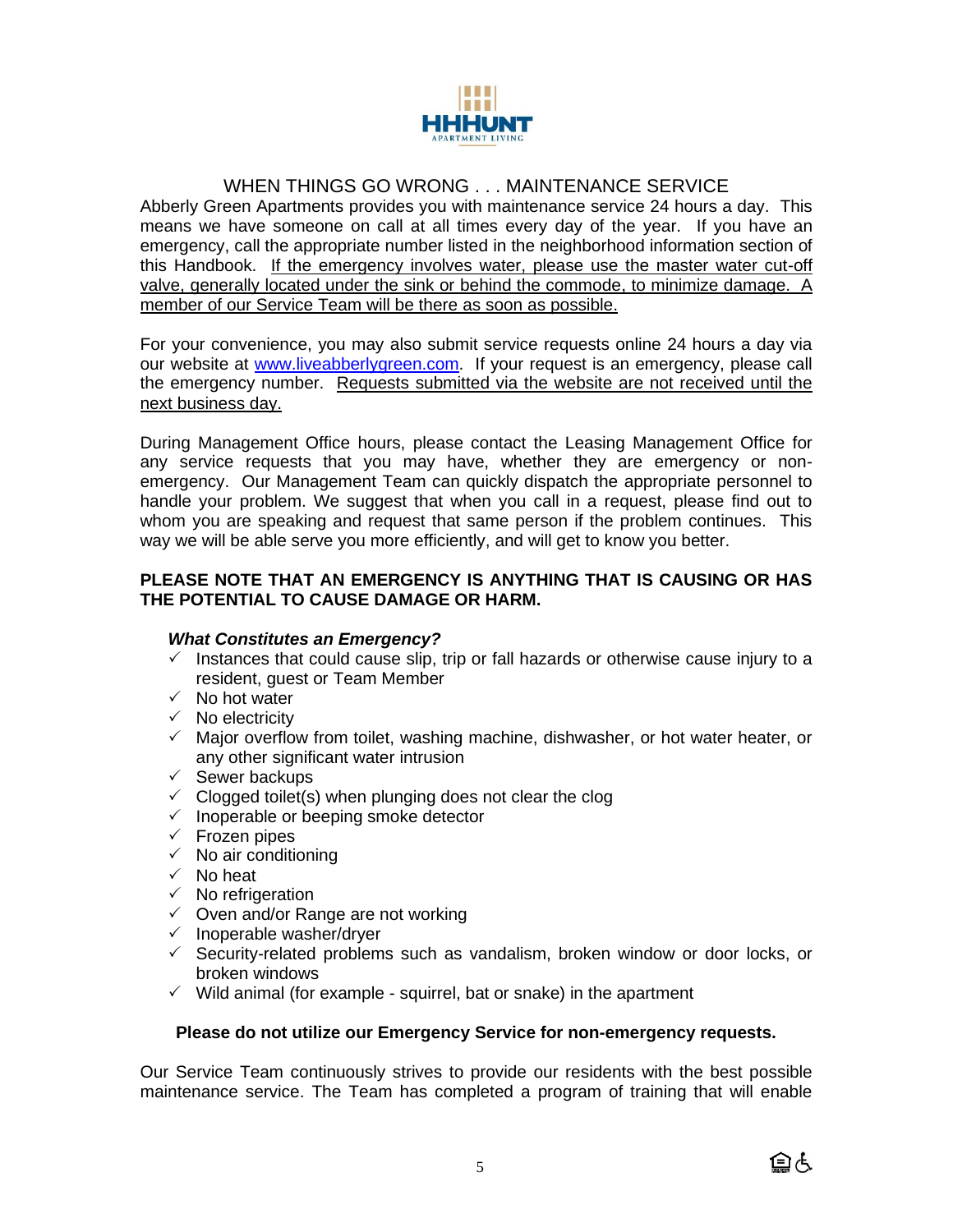

them to identify preventive maintenance opportunities in each apartment. Therefore, when maintenance is called to your apartment for a repair they will be performing preventive maintenance checks in addition to repairing the item requested. We believe this type of program will eliminate many emergency work requests and therefore provide better service for all our residents.

#### **PERSONAL INFORMATION**

NUMBER PLEASE!! For your protection and convenience, please furnish our Team with your home and business telephone numbers as well as an email address. On occasion, we may find it necessary to contact you for emergencies or to communicate an urgent matter. Since your address and telephone numbers are handled as confidential information by our Team, we encourage you to inform your friends of your move, as we will not furnish them with this information.

### **LEASE OBLIGATION**

Please be aware that your lease is a legally binding contract. The lease outlines what you can legally expect from Abberly Green Apartments and what the community can expect from you in return. In the lease you have agreed to rent an apartment home for a specific length of time at a mutually agreed upon rental rate. Since the terms of the lease are binding you cannot arbitrarily reduce the term of the lease by moving or reduce the amount of rent that you have agreed to pay over the term of the lease.

Please note that a sixty (60) day notice does not automatically release a resident from lease obligations during the lease term. Quite fairly, we have the right to take legal action for damages and rent arising from a premature move or in the event that proper notice has not been given in accordance with the terms of the lease.

If you find that you must move, contact a member of our leasing or Management Office team as soon as possible. We will help you by explaining your obligations and possible alternatives.

## **TERMINATION OF A LEASE BY HHHUNT**

A resident's lease may be terminated if there is a breach of the agreement or noncompliance with related policies. Notice of termination can be served to the resident after the first warning of a violation has been issued. In accordance with state and local Landlord & Tenant Act(s), the resident will still be responsible for the total term rent until the lease ends or the apartment is re-rented.

#### **HHHunt reserves the right to give the resident a sixty (60) day written notice prior to the expiration date of the lease in the event that renewal of said lease is not desired.**

Additionally, should the resident be late with the rent payment three times within the term of the lease that shall be grounds for termination of the lease, at the option of HHHunt.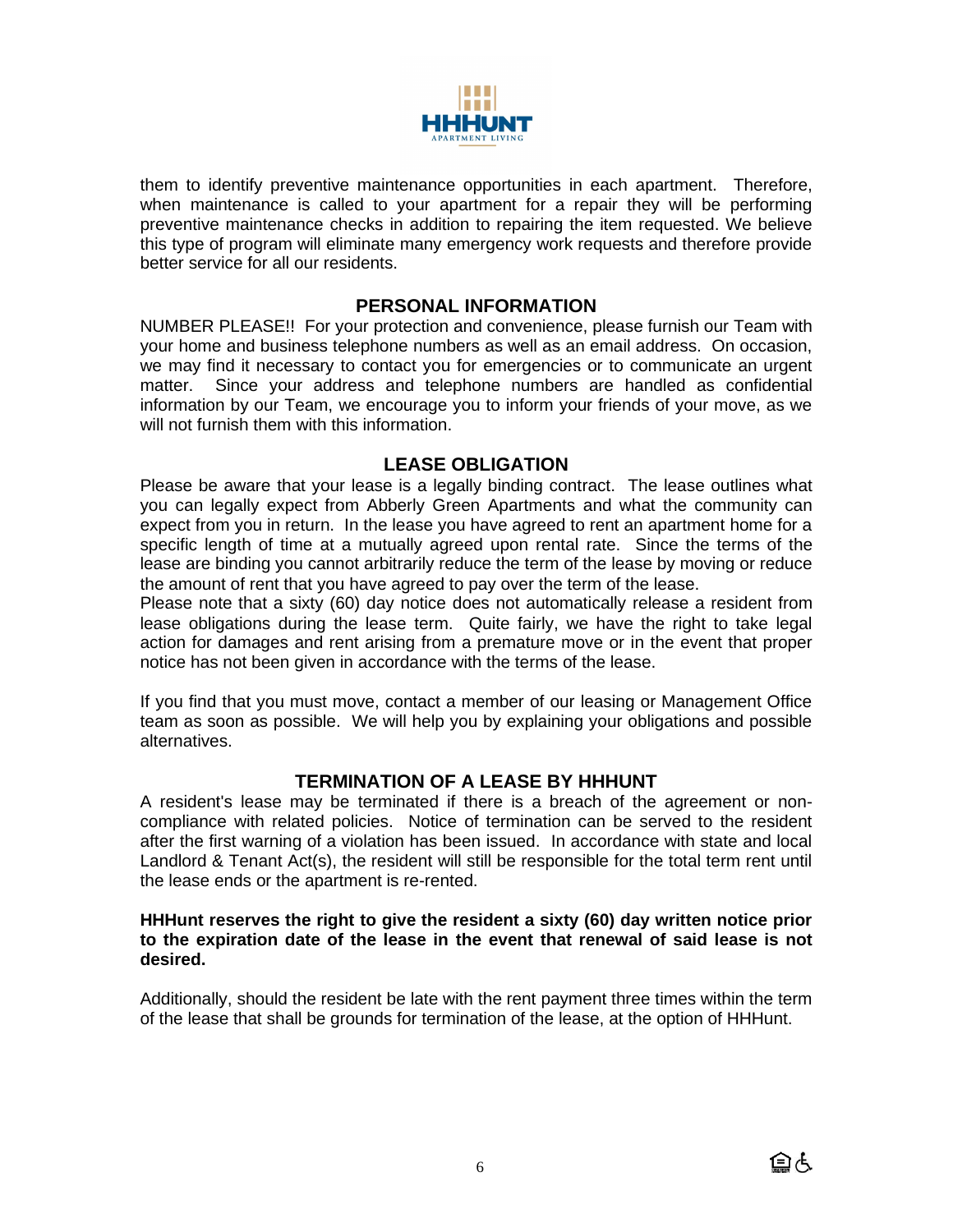

#### **RENTAL PAYMENT**

In accordance with your lease, rent is due and payable on the first of each month. Checks should be made payable to Abberly Green Apartments and should be handdelivered to the Management Office in person.

You may also mail your payment to our Management Office. Postdated checks are not accepted by our Management Office. All checks will be deposited upon receipt regardless of the date indicated on the check.

We encourage you to pay your rent online using our Resident Portal, which may be accessed through our website at [www.liveabberlygreen.com.](http://www.liveabberlygreen.com/) You will receive a receipt within minutes and allows you more flexibility.

Residents agree to pay late charge as per the lease agreement for rent received after the close of business on the  $5<sup>th</sup>$  day of the month, REGARDLESS OF WEEKENDS, HOLIDAYS, AND/OR POSTMARK. Personal checks will not be accepted after the 5<sup>th</sup> of the month. All late rental payments must be made in the form of certified funds. No exceptions will be made.

If only a partial payment is made, the late fee will be charged accordingly. Postdated checks cannot be accepted. Management reserves the right to accept rental payment only from persons listed as responsible parties on the lease (lessees) and may refuse rental payments made by occupants.

#### **To ensure the safety of our Team, cash is not accepted**

#### **RETURNED CHECKS**

There will be a charge of **\$35.00**, plus a late fee, which is .05% of your rent, for any returned check in addition to applicable bank charges. Returned checks will not be redeposited. Please be advised that a CERTIFIED CHECK, CASHIER'S CHECK, or MONEY ORDER is required to cover returned checks and any associated fees. It is our policy to require payment of rent with certified funds in the event that two (2) checks have been returned.

#### **UTILITIES**

All utilities must be transferred into an account in your name on or before the lease commencement date and maintained in your name until your move-out date or termination of your financial obligation. **A \$25.00 administrative fee may (in accordance with state and local regulations) be applied to all utility bills received by our Management Office after the beginning date of the lease or prior to termination of financial obligation.** The administrative fee will be billed on a monthly basis until the utility is transferred into your name.

In the event that a utility is disconnected, the resident will be responsible for payment of any damages resulting from the interruption of service, including but not limited to frozen pipes and loss of refrigeration. We recommend that you maintain a room temperature of at least 60 degrees in your apartment to prevent pipes from freezing.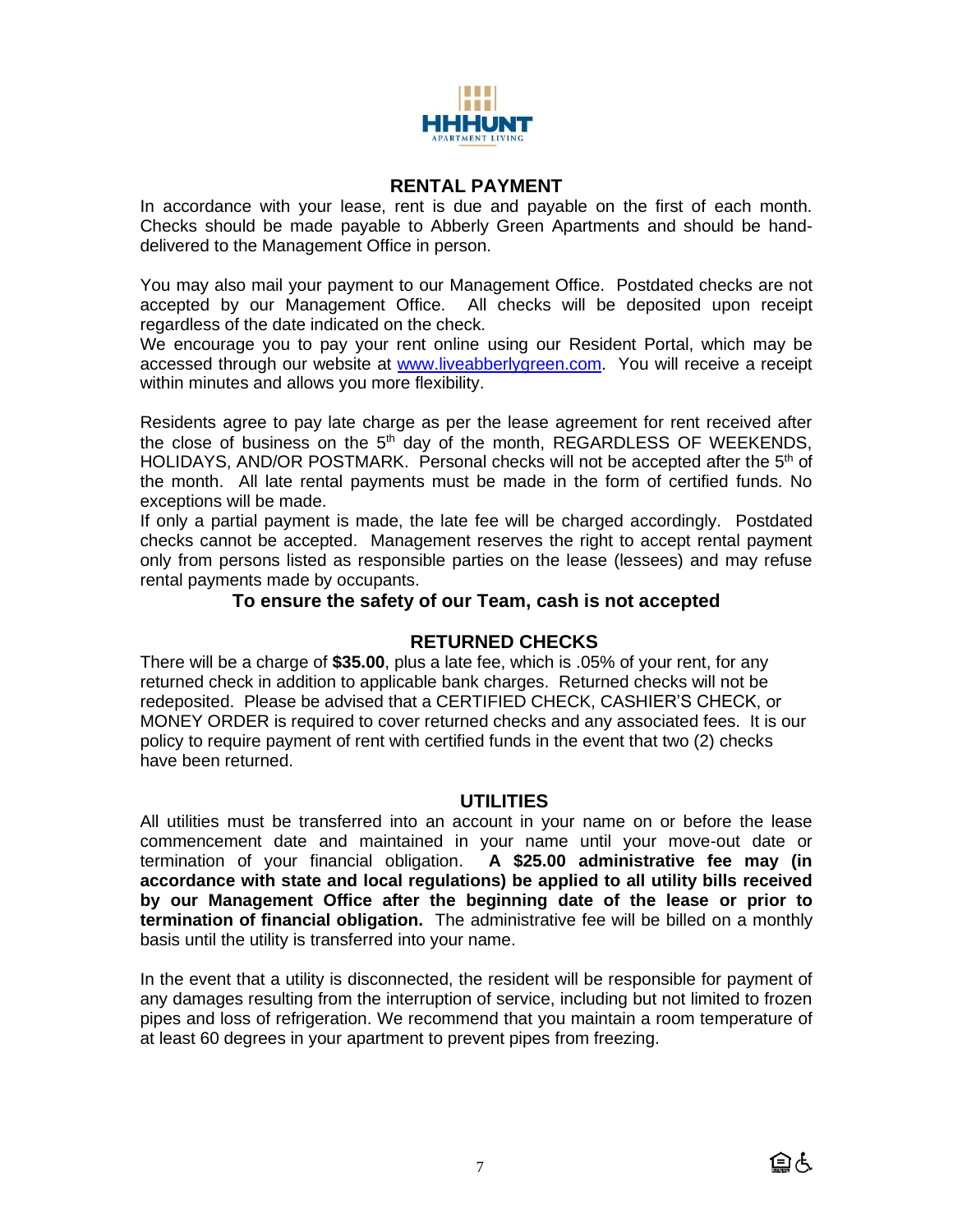

#### **RENTERS INSURANCE**

PLEASE BE ADVISED THAT THE COMMUNITY INSURANCE POLICY DOES NOT COVER DAMAGE TO YOUR PERSONAL PROPERTY WHETHER BY FIRE, WATER, VANDALISM OR ANY OTHER CAUSE. We require that you obtain a renter's insurance policy to cover any damage and your personal property. The minimum requirements are \$100,000 Liability and \$12,000 personal property. Further, the owner's insurance policy does not cover damage to the premises as a result of negligence on the part of the resident.

#### **CONDITION REPORTS / INSPECTION FORMS**

Please complete your Condition Report (Move-in Inspection Form) and return it to the Management Office within seven (7) days after the commencement of your lease. This list will be used to correct any problems at the start of your lease and to prevent an incorrect charge for damages that were present when you accepted possession of your apartment. Please note that emergency issues will be resolved immediately. Abberly Green Apartments Service Team will address and resolve any non-emergency issues within 30 days.

\*In the event that the Condition Report is not received within the seven (7) days after commencement of the lease, Abberly Green Apartments assumes the apartment is in perfect condition.\*

### **OCCUPANCY REGULATIONS**

HHHunt conforms to the following policy unless state or local regulations dictate otherwise:

The Federal occupancy standard is set at two (2) persons per bedroom in each apartment plus one (1) additional occupant. Exceptions to this standard may be made at Managements discretion and must be in writing.

#### **UNAUTHORIZED OCCUPANTS**

Only the residents listed on a lease may occupy an apartment. Any non-registered individual is considered to be an unauthorized occupant. Please be aware that no legal recourse is provided either for the residents on the lease or for the leaseholder in the event of damages or non-payment of rent by an unauthorized occupant. Therefore, for the protection of both the resident and HHHunt, legal proceedings will be initiated against violators. Management has the right to enter the apartment at any reasonable time to verify lease obligations.

## **ENTRY BY OWNER / MANAGEMENT**

HHHunt maintains the right to enter apartments at any reasonable time to inspect or maintain the apartment community. We will always give reasonable notice of the intent to enter an apartment home except in cases of emergency. Notice of entry will be provided for preventative maintenance (filter changes) via the community newsletter, notice on apartment door, or email.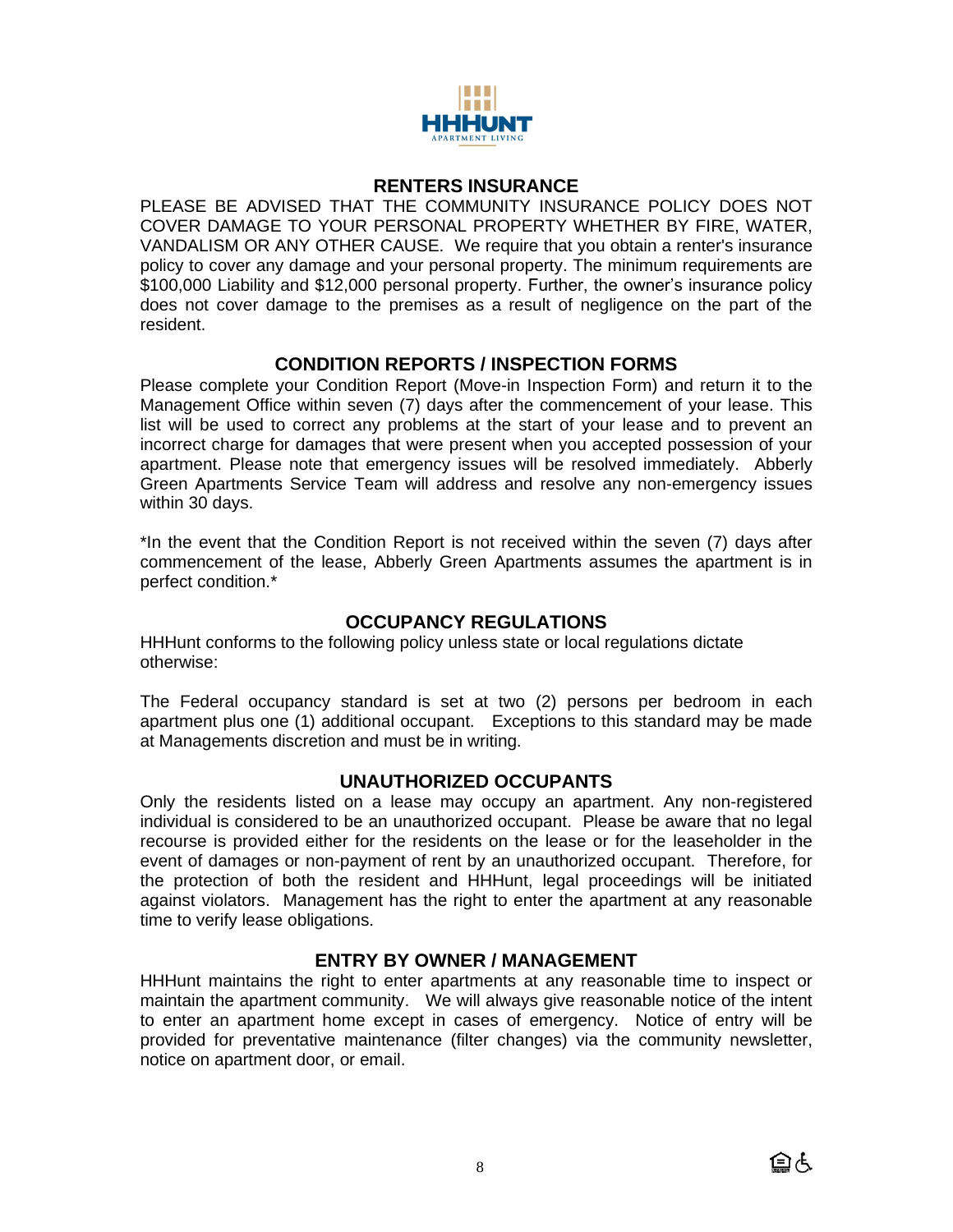

Please be advised that a request for service or the return of a Condition Report provides Management with permission to enter an apartment home to complete the requested service. No further notice will be required from Owner or Management.

Please rest assured that any time the Service or Management Office Team enter your apartment, the door will be locked when they leave and documentation of their visit will be left in a conspicuous location.

### **ENTRY TO APARTMENTS**

To protect your privacy and your property, our policy is to refuse access to your apartment to all persons not listed on the lease agreement. If you anticipate a delivery of goods to your apartment (furniture, movers, etc.) or the arrival of friends or relatives in your absence, the Management Office must have your permission, IN WRITING ONLY, to issue a key for entry. The person you are leaving the key for will be required to show photo I.D. when picking up the key. Management will not be held accountable if keys are lost or not returned.

## **RESTRICTION OF PRIVILEGES**

Outstanding charges such as non-payment of rent, late fees, damages, lockout fees and delinquent sub-metered utility bills may result in the revocation of privileges including access to amenities and services. Please also be aware that continued lease violations may also result in the revocation of privileges.

Access to amenities and services may be revoked, without notice, and such revocation will remain in effect until all monies have been paid and/or lease violations have been resolved to Management's satisfaction.

#### **PETS**

Animal Policy

All animals must be registered with the Leasing Office prior to bringing the animal to the community or the apartment. This includes animals that may or may not require a deposit. Any non-registered animal will result in a \$150 illegal animal fine (per animal, per occurrence). The fine will not be applied to any registration's fees or deposits. The fine is a non-refundable fee and no portion of the fee will be returned to the resident(s) after the apartment has been vacated regardless of the condition of the apartment.

All animals must be registered and approved and appropriate animal rent and deposits and/or fees will be charged when applicable. Please contact the Leasing Office for this information. Any refundable deposits paid will not be used for repairs exceeding normal wear and tear until all Residents vacate the apartment and a vacating inspection has been performed.

All Residents who have signed the Lease Contract and the Animal Addendum will be jointly and severally liable for any and all damages caused by the animal. This includes damage to another person's property or injury to another person, as well as, damage to the premises. Residents are responsible for the animal's actions at all times.

The following rules were established to ensure animals do not prevent any resident from

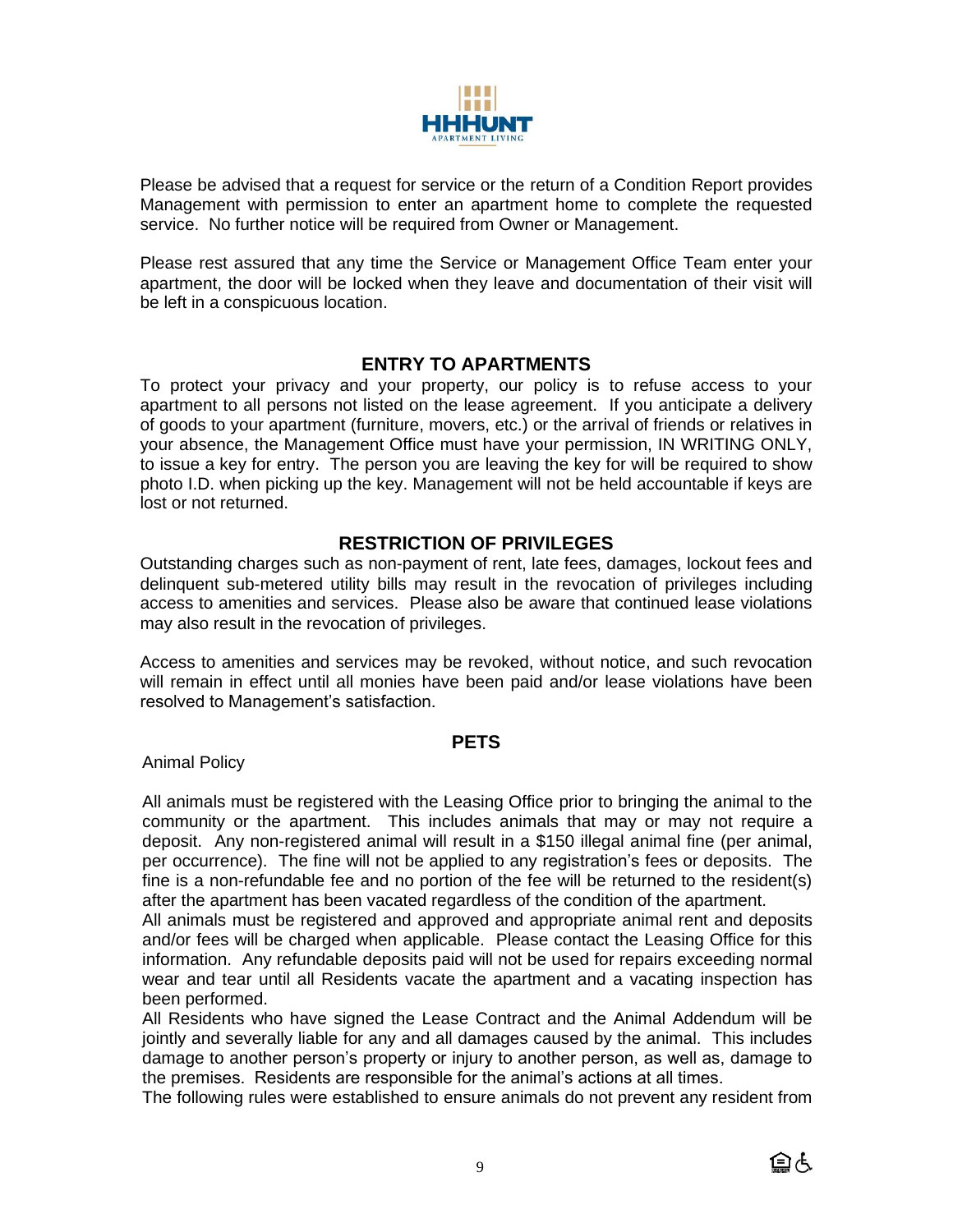

enjoying the comforts of their apartment home and community. Failure to follow these regulations may result in Management revoking the Resident's right to have an animal on the premises and/or fines.

- a. A maximum of 3 animals are allowed in the apartment. Of the 3 animals allowed, no more than 2 dogs are allowed.
- b. Only the following animals are allowed on the premises; Dogs, cats, fish, pet mice, hermit crabs, gerbils, Guinea pigs, birds, ferrets, rabbits. Animal deposits and/or fees are required for dogs and cats. Dogs and cats must be housebroken prior to bringing them to the apartment. With the exception of dogs and cats, all other animals must be caged at all times.
- c. Dangerous, harmful or poisonous animals will not be allowed.
- d. Guest animals must be registered prior to bringing them to the community. Rent, deposits and/or fees may be required. Illegal animal fines will apply.
- e. The following communities have animal weight limits; Honeywood, Foxridge and Walden Pond have a weight limit of 40 pounds (combined weight of all animals) that may live on upper levels and 60 pounds (combined weight of all animals) on the ground level. Due to the weight limits, animal registration will include veterinary verification of each animal's weight. Management reserves the right to verify the information provided. Residents are required to bring dogs to the Leasing Center so that we may take a photo for your resident file.
- f. All other HHHunt communities do not have a weight limit, however, animals weighing over 100 pounds may be required to live on the ground level. A picture of all dogs and cats are required for the resident file.
- g. Animals may not be left in the apartment unattended for a period of time that is considered inhumane to the animal. Animals are not to be left on the patio, balcony, or in common areas of the building unattended.
- h. Dogs are only allowed to defecate or urinate in areas away from the apartment premises. THE RESIDENT IS RESPONSIBLE FOR CLEANING UP ANIMAL WASTE. FAILURE TO DO SO WILL RESULT IN A \$250 FINE. This will be charged to the resident's account and will be required to be paid in 30 days.
- i. Any damage to shrubbery or landscaped areas will be the sole responsibility of the resident.
- j. DOGS MUST BE KEPT ON A LEASH AT ALL TIMES, with the exception of fenced in Bark Parks.
- k. Cats must be spayed or neutered. Outdoor cats are prohibited. Cat urine is extremely difficult to remove from carpets, walls and other porous materials inside the premises. All cats must utilize a litter box, preferably with a "hood" to protect the walls and baseboards from the damage associated with cat urine.
- l. If, in the opinion of management (based on reasonable complaints), the animal becomes a nuisance or exhibits aggressive behavior, the animal must be removed immediately upon receipt of written request or legal action will be initiated.
- m. Management reserves the right to restrict fish tanks to a maximum weight of 20 gallons on upper levels and no more than 50 gallons on the ground level. If approved by management, residents with fish tanks exceeding 50 gallons must

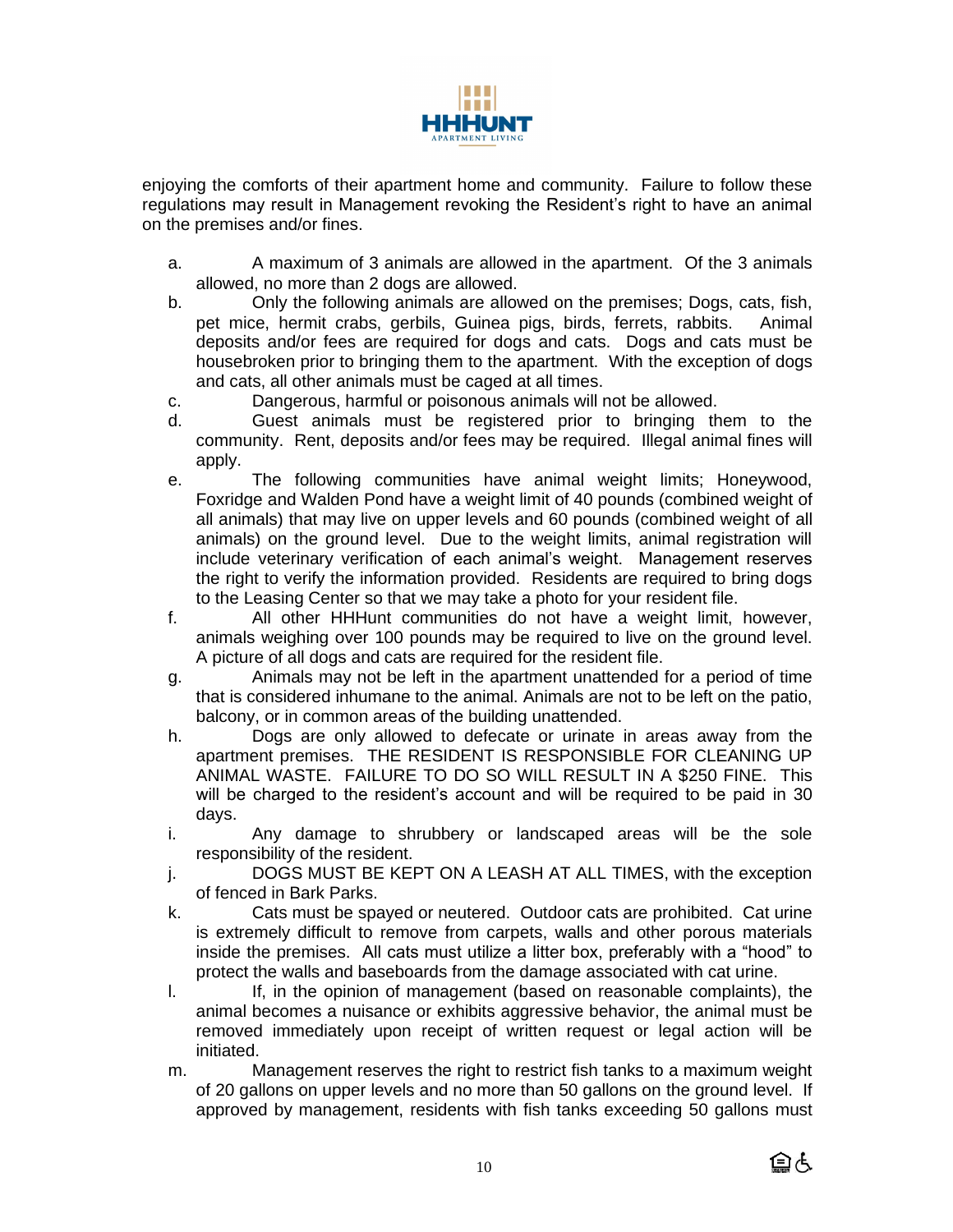

list HHHunt as additionally insured on their renter's insurance policy. A deposit may be required for fish tanks over 50 gallons.

- n. No animals other than service animals will be allowed into the following areas; swimming pool areas (due to health codes, no animal is allowed to swim in the pool), laundry rooms, clubrooms, recreational facilities, or other common indoor areas.
- o. It is the resident's responsibility to secure pets in the apartment home during apartment home service. This will allow our Service Technicians to promptly and efficiently provide necessary service in your apartment home. This is also for your animal's safety. Residents may be charged for additional service time and/or damage resulting from delay of service due to unsecured animal(s).
- p. Management may add additional rules at any time and agrees to notify Resident(s) in writing. Additional rules at specific HHHunt communities may apply and will be listed in a separate addendum and/or lease contract.

## **LANDSCAPED AREAS**

We appreciate your efforts in helping us maintain our community as a source of pride for you and your guests. Please refrain from walking or riding bicycles, scooters or skateboards through landscape beds or lawn areas, walk pets away from landscaped areas to protect the materials and report any bicycles or equipment that you noticed being stored or parked on the lawns.

Any damages resulting from a failure to abide by this policy will be charged accordingly. Please be aware that a specific day for weekly landscape maintenance (mowing) cannot be guaranteed.

#### **PARKING**

Please be advised that parking is on a first-come, first-served basis and cannot be individually assigned to a specific resident.

- 1. To assure adequate parking for residents' vehicles, boats and trailers may only be parked in designated areas, if available.
- 2. Out of respect for your neighbors, if you have two vehicles park one of them in a lesser-used section of the lot and ask guests to use auxiliary parking lots.
- 3. Please do not park in front of trash compactors or dumpsters, in front of garages (unless rented by you), on the grass, in fire lanes or any other area that is posted as a no parking area. **Improperly parked vehicles will be towed at the vehicle owner's expense/responsibility.**
- 4. Please park regularly used motorcycles two to a space whenever possible. Due to fire regulations, motorcycles and motorbikes cannot be parked in storage areas or on balconies, patios, decks or in the common hallway area. When not in daily use please park in an auxiliary parking lot. Always use a pavement protector for kickstands (such as a coaster). Any damages caused by kickstands to the pavement will result in a \$200.00 repair fee.
- 5. It is important that all of your vehicles be registered with the Management Office to avoid problems with notification in the case of accidents or theft. In the unlikely event of a motor accident or vandalism, please call the local

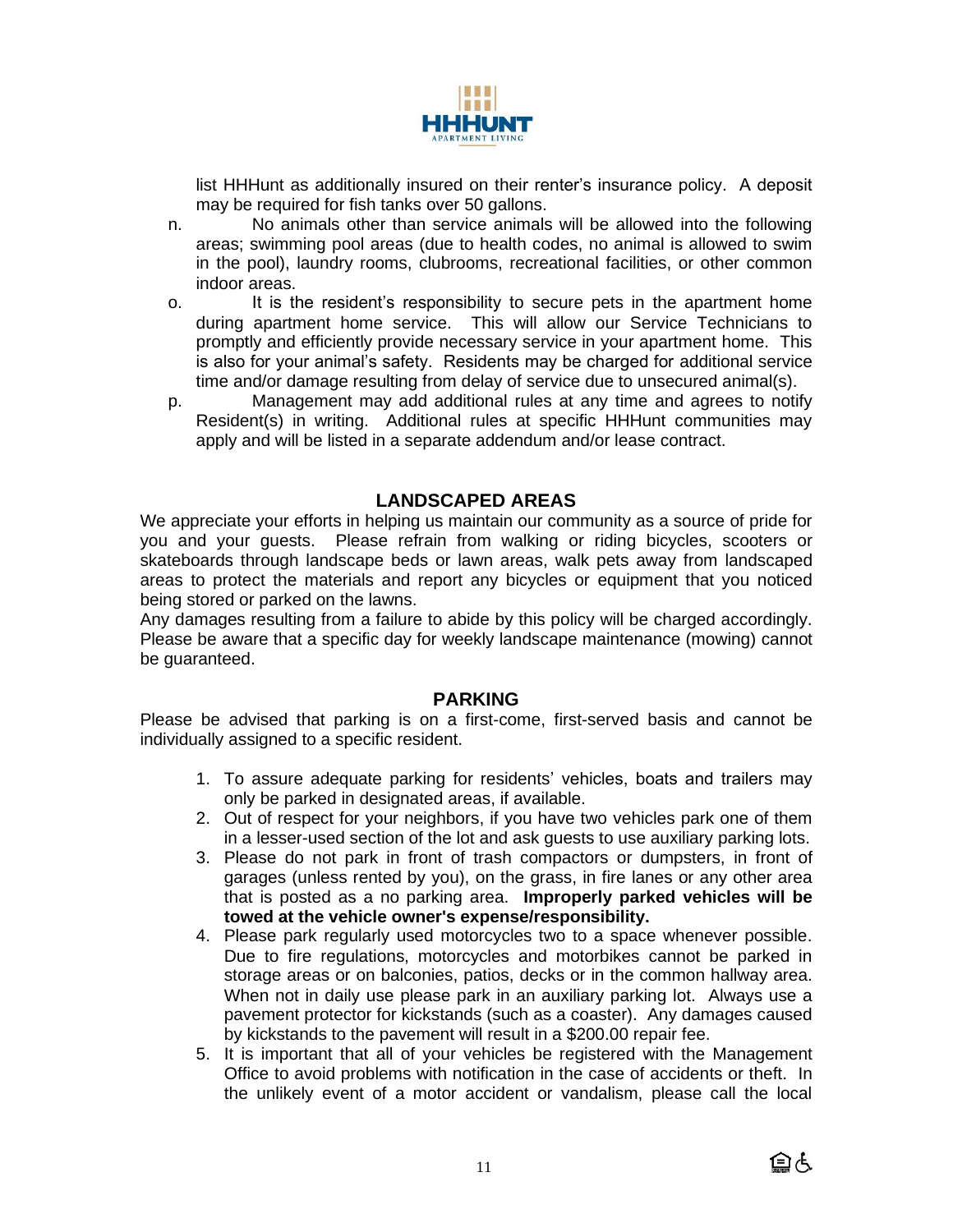

Police Department (see Neighborhood Information section for emergency and non-emergency phone numbers).

- 6. In order to help maintain a beautiful environment, no vehicle repairs or maintenance will be permitted in the community. Car washing and detailing may be done in designated areas.
- 7. Please report any loitering observed in the parking lots to the Police and subsequently to the Management Office. Your observance protects you and your neighbors.
- 8. Abandoned, unused, or non-operable vehicles cannot be parked on the premises at any time. **These vehicles will be given 5 days' notice and then towed at the vehicle owner's expense/responsibility**.
- 9. Vehicles must be operable and have valid current license plates. "Operable" means the vehicle must have air in the tires and have all major components intact, including windows and windshield.
- 10. Vehicles covered in mud or excessive dirt are not to be parked on the property.

We ask that all residents, visitors and guests observe these rules so that there will be adequate, convenient parking for everyone.

### **REFUSE AND TRASH**

HHHunt provide refuse and trash containers for the residents of each community. The container will either be a dumpster located in close proximity to each building or a central compactor positioned in a convenient location within the community.

Please note the following guidelines for appropriate disposal of all refuse and trash.

- All large boxes should be broken down and cut up before being thrown away or deposited into the provided cardboard recycling center.
- In the event that the trash container is full, please use another available dumpster (if applicable) or deposit the trash within the compactor enclosure and contact the Management Office.
- The garbage disposal in your kitchen is to be used for food waste **only**. If you have any questions regarding its use, please call the Management Office or refer to the policy titled How to Care for your Apartment within this Handbook.
- Resident trash left on landings, the entry halls or breezeways, under stairs, placed in common area trash receptacles (laundry rooms, pool area, picnic areas, etc…) or otherwise improperly disposed of will result in a fine of \$25.00 per bag to the resident.
- Unwanted household furniture SHOULD NOT be placed into the provided compactor/dumpster, within the enclosure or on the surrounding pad. Any furniture larger than two (2) square feet should be taken to a waste center or may be picked up by a nonprofit organization or third party at the residents expense.
- Any packing materials such as bubble wrap, paper or packing "peanuts" should be put into a garbage bag prior to disposal in a trash container.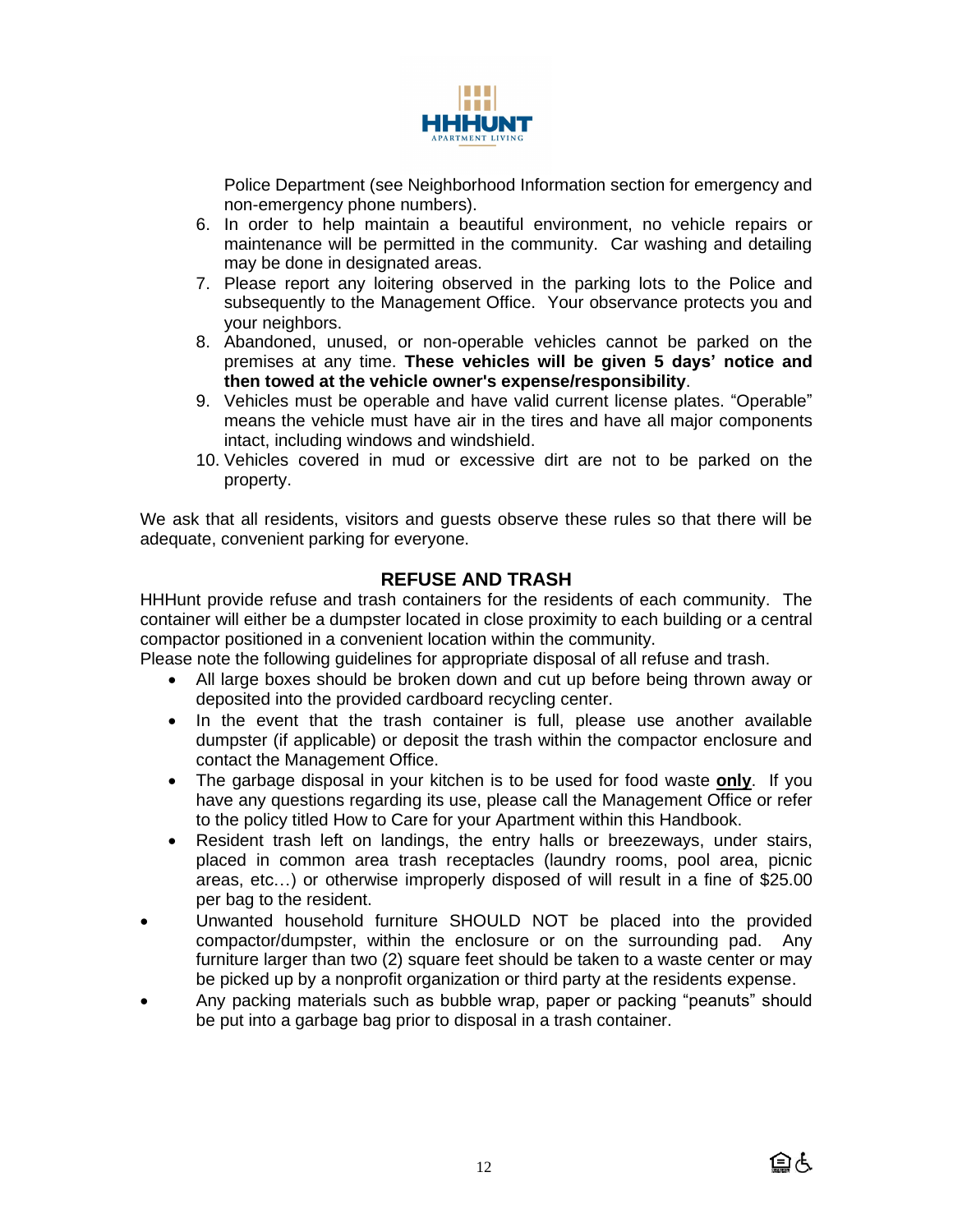

#### **RECYCLING**

Abberly Green is pleased to offer a single 8 yard dumpster dedicated to all recyclable items including cardboard, plastic, aluminum, and newspapers. The recycling area is located adjacent to the compactor. Please break down all boxes before disposal.

## **GRILLS**

For your convenience Abberly Green Apartments provides grilling options on a first come, first served basis to all our residents. **Due to Fire Code, grills, whether charcoal or gas, are prohibited on the patios or balconies within our community.** Grills may not be used within ten (10) feet of any multi-family housing dwelling or any flammable landscape materials. Please reach out to community management with any questions.

## **VISITORS AND GUESTS**

Residents are responsible for all actions of their occupants, visitors, and guests and should review pertinent policies and regulations with their visitors and guests. Please have guests park in a lesser-used section of the parking lot or use auxiliary parking lots.

## **SUPERVISION**

Please help us ensure the comfort and enjoyment of the community for all residents. Do not allow members of your household to play or loiter near construction sites, in or around dumpsters, parking lots, or other hazardous areas. Members of your household should not play in hallways, entryways, roadways, stairs and common areas. Be especially careful concerning locations for the use of sleds, skateboards, roller skates/blades, bicycles, etc. Please review what to do in the event of a fire and the proper ways to utilize appliances.

#### **LOCK OUTS**

The staff of Abberly Green Apartments WILL NOT be available after office hours if you are locked out of your apartment. We cannot allow our staff members to provide this service as it is a potential liability and could be dangerous for our employees. Please contact ADT Advanced Care at: (855) 896-4147. Please be reminded that you will be required to give your 4-digit personal pin upon calling. Should you need any assistance with your code please reach out to the leasing office.

#### **ENTRY HALL/BREEZEWAYS**

According to fire regulations entry halls and/or breezeways must be clear at all times to provide a safe passage for all residents and guests. Please be aware that it is a fire hazard to store any items, including bicycles, toys, or patio furniture in the entry halls, breezeways, stairwells or common areas of the buildings unless specifically agreed to by Management.

Plants, decorative door hangers and doormats are allowed near your front door but must not block access to the stairwells or any apartment homes. If an item is being stored in the breezeway, stairwell or common area Management will remove it without prior notice and a \$25.00 charge will be assessed to the resident. Seasonal decorations are allowed, but HHHunt reserves the right to ask residents to remove the decorations if excessive.

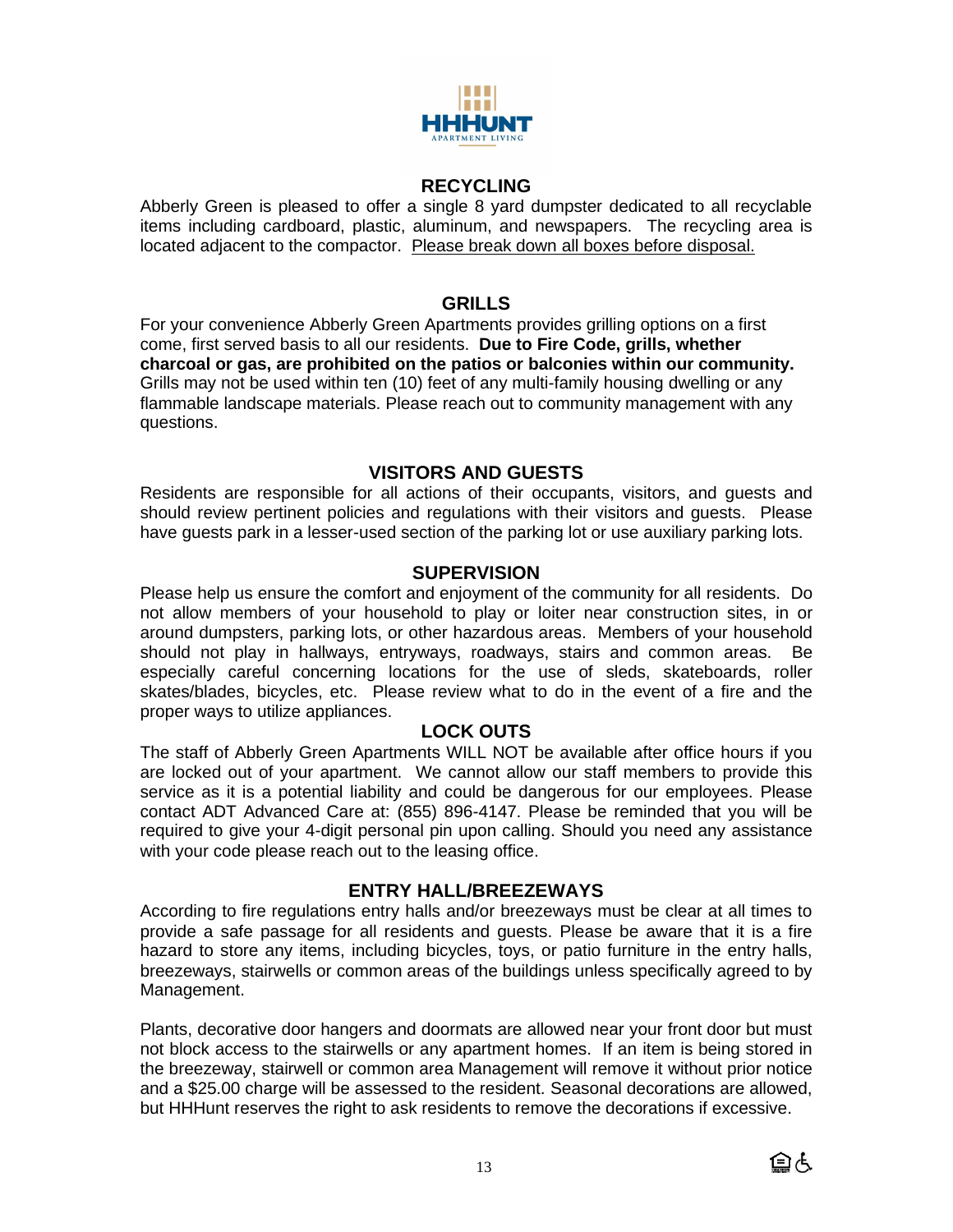

## **BICYCLES**

Residents may own and enjoy bicycles within the community however you may not:

- store bicycles in the hallways, breezeways or on patios
	- store or park bicycles on the lawn or any landscape area

## **SATELLITES**

Satellite dishes are permitted at HHHunt communities that offer apartment homes with a balcony or patio. The installation of a satellite dish is permitted only with Management approval and will operate in apartments with a patio or balcony facing southwest, to capture the satellite signal. The following restrictions also apply:

- The permitted size of the dish cannot exceed 1 meter in diameter.
- Satellite dishes must be installed **within the balcony or patio area** of the apartment.
- The installation of the dish **can not** include the drilling of any holes or precarious placement such as on a pole or device that extends the dish beyond the balcony rail.
- Satellite dishes may not be installed or placed on any common area of the building or grounds, including outside walls, outside windowsill, roof, landscaping or any common area balconies or stairways.
- Residents installing a satellite dish **must provide proof of liability insurance** specifically relating to the satellite dish. The policy must be in effect through the entire term of the lease agreement and any renewal agreements.

#### **SIGNS / NOTICES**

Residents may not place any signs or other advertising material on or in windows, hallways, doors, mailboxes, or outside the building unless posted on a bulletin board provided by Management. Abberly Green has a community bulletin board located outside the fitness center.

Management reserves the right to remove any notices that are time sensitive (and the time frame has elapsed), those that may be considered offensive to other residents or for any other reason.

Newsletters, notices and memos to the residents from the Management Office may be posted on apartment door(s), in the entry hall or breezeway or at the entry to the buildings. These notices will be removed in a timely manner to maintain a neat appearance throughout the community.

# **NOISE (COMPLAINTS)**

Apartment living requires consideration for others, especially where noise is concerned. Since most noise problems are not due to residents being intentionally inconsiderate, but due to a lack of awareness of the problem, we suggest that personal contact with the noisy resident will solve most situations.

In the event that you do not feel comfortable discussing the noise issue with a neighbor,

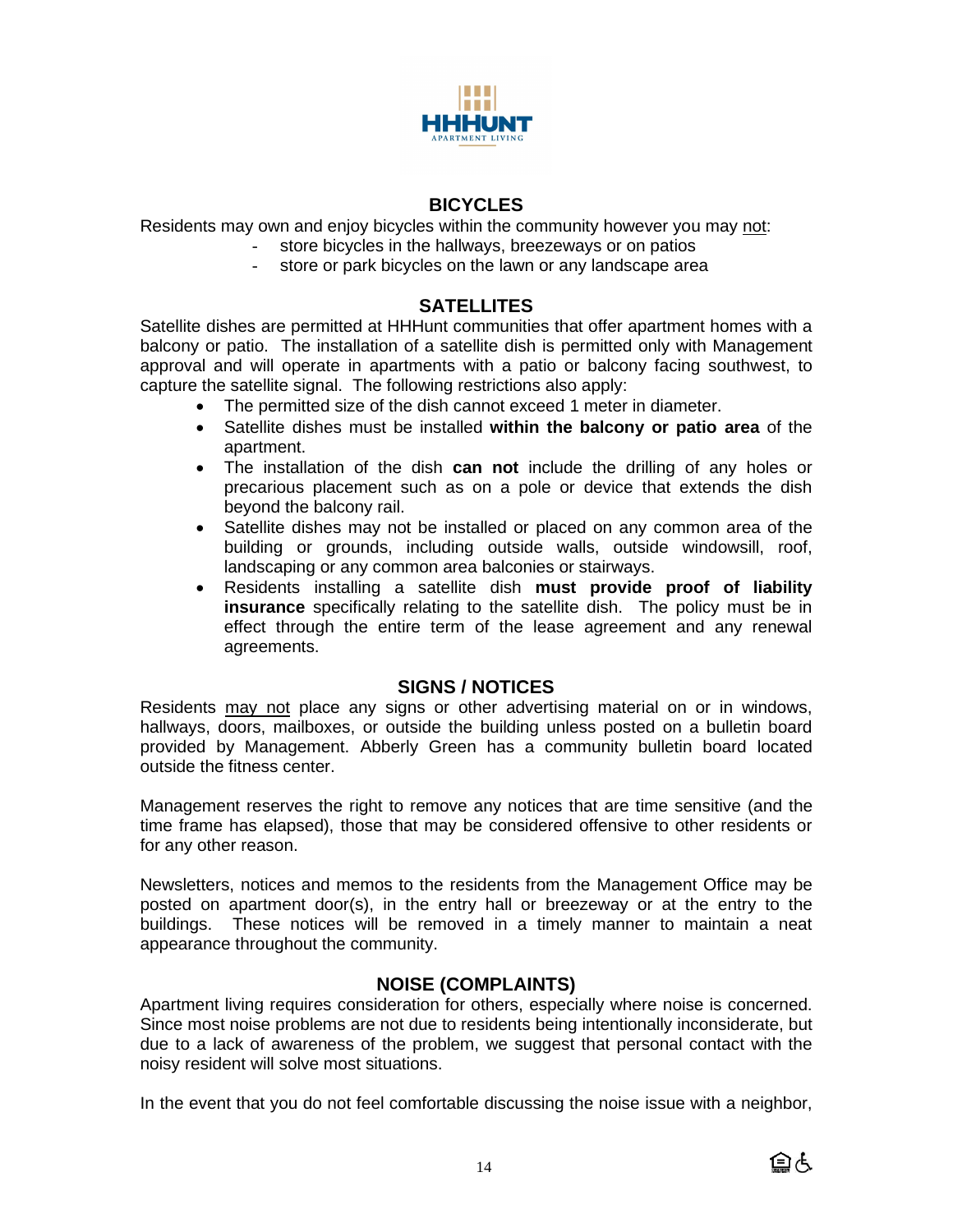

please feel free to contact the Management Office and a Team Member will address the issue on your behalf.

As a last resort and/or if it is after Management Office hours you may contact the local Police Department for corrective action. Should you contact the police department, we request that you also alert the Management Office on the following workday, giving the apartment number of the offending resident and the circumstances surrounding the complaint.

**Continued complaints, with Management's verification of the issue, may result in further action against the resident including termination of the lease agreement.**

#### **PIANO / MUSICAL INSTRUMENTS / HOME THEATER SYSTEMS**

Pianos, musical Instruments and/or home theater systems are allowed with the consent of Management. HHHunt reserves the right to direct placement of the piano, musical instruments, subwoofers/speakers to reduce the possibility that use of those items will disturb your neighbors. In the event that continued noise complaints result from the use of a piano, any other musical instrument, or home theater system Management may request that it be removed from the property.

#### **PARTIES**

A party should not be an unpleasant experience for you, your neighbors or Management. Please plan carefully when inviting guests and do not issue open invitations. Be reminded that you are RESPONSIBLE FOR ACTIONS AND DAMAGES OF GUESTS, INVITED OR UNINVITED WHILE THEY ARE ON HHHUNT PROPERTY.

For social functions at your apartment, please try to follow these simple rules:

- 1. Keep balcony doors and windows shut. If it is a warm night, please turn the air conditioner "ON" its lowest setting.
- 2. Please maintain guests inside the confines of your apartment with the entrance door closed. AND PLEASE...advise your guests not to linger in the hallways, stairs, entranceway or parking lots.
- 3. Alcoholic beverages and cups or cans must be kept inside your apartment.
- 4. Restrict attendance to friends (less than 15), not admitting people whom you do not know, or cannot control. Please do not extend "blanket" invitations. These unexpected guests usually have a total disregard for you or your continued residency, yet you are held responsible for their behavior.
- 5. When parking, please do not allow guests to block entrances to building areas or park on the grass. Guests should park in secondary parking away from buildings.
- 6. If you have a function and feel you no longer have control of your guests, please contact the Police Department for assistance.

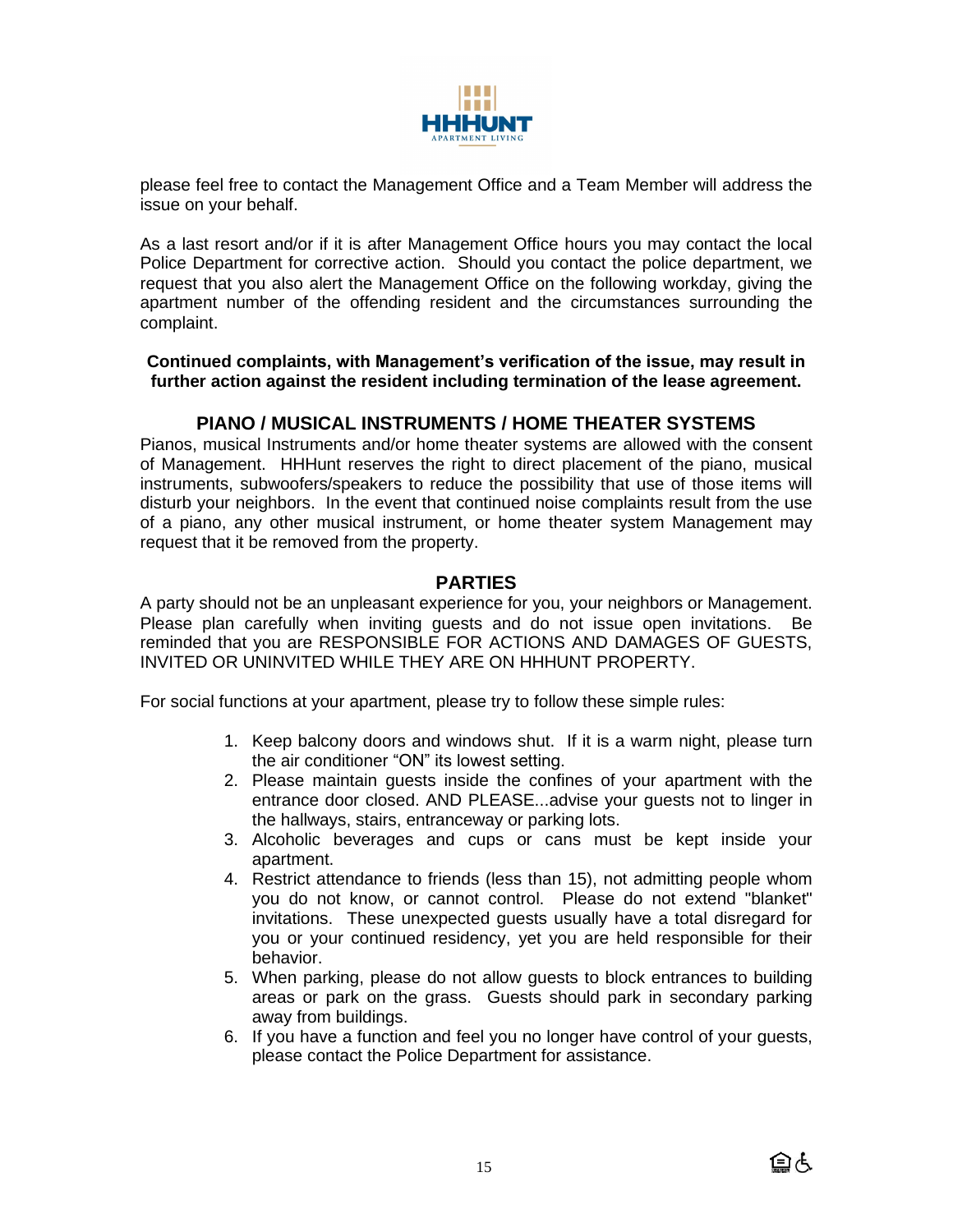

### **MOLD AND MILDEW**

To maintain the apartment and to protect the health of residents, other occupants and guests, all residents must follow the guidelines below:

- Maintain appropriate climate control to reduce humidity levels by running the HVAC system at all times. Maintain temperature at or below 75° F.
- Clean and dust the apartment on a regular basis and remove visible moisture accumulation or condensation on windows, walls, and other surfaces as soon as it becomes apparent. Do not overfill closets and storage areas. See section titled Condensation for tips and answers about condensation.
- Avoid blocking or covering any of the heating, ventilation or air-conditioning ducts in the apartment. Keep furniture at least two (2) feet away from air intake vent and move away from walls and corners.
- Use fans to circulate air, including using bathroom and kitchen exhaust fans to vent excess moisture.
- Immediately report any of the following to the Management Office:

a. Evidence of water leaks or excessive moisture or standing water inside the apartment or in any common areas.

b. The presence of mold, mildew, or similar growth in the apartment, which cannot be removed by applying a common household cleaner, or any mold/mildew growth that re-appears.

c. Malfunction of any part of the heating, ventilation, air conditioning, plumbing, or laundry systems in the apartment.

d. Any inoperable doors or windows in the apartment.

Upon notifying the Management Office of the issue, you must fully cooperate with service and management team members by allowing them access to repair leaks, and properly remediate any affected area.

Please be aware that you will be solely responsible for damages caused to the apartment, to all personal property present and any injuries or adverse medical condition suffered resulting from a failure to comply with the guidelines outlined above.

#### **CONDENSATION**

#### **What is this water on my windows?**

Water or frost on windows is condensation. Condensation is formed when warm moist air comes in contact with cooler dry air just as a bathroom mirror will "steam up" after a hot shower. The inside or outside of your window can sweat or fog because of temperature differentials.

#### **Are my windows to blame?**

Faulty windows do not cause condensation. Glass is usually the place you first notice condensation because glass surfaces have the lowest temperature of any of the interior surfaces in the house.

#### **Then what's the cause?**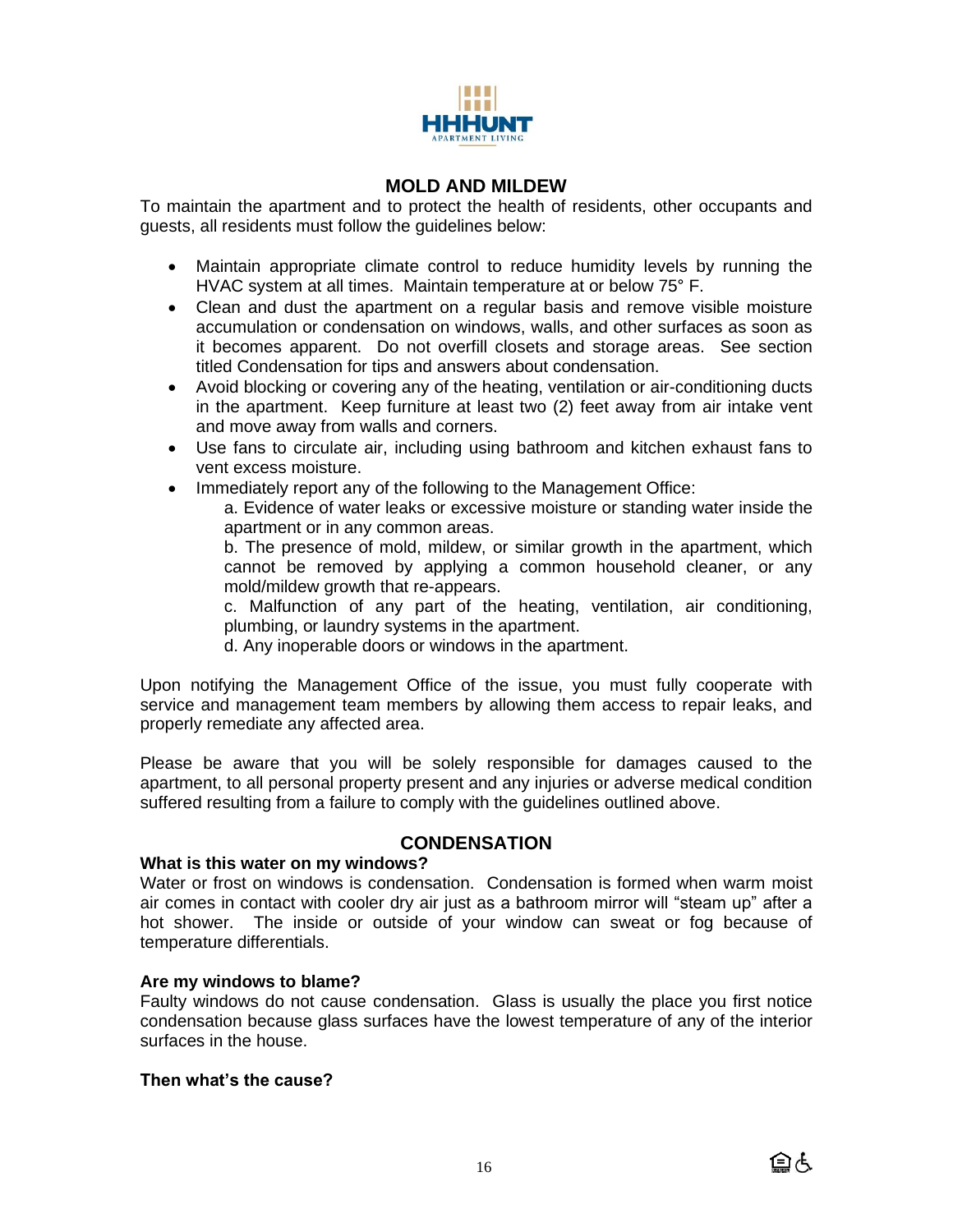

The moisture in the air causes condensation. The reason you may observe more condensation in your home is because of modern energy efficient homebuilding techniques and products.

The insulation and construction materials used today are designed to keep cold air outside. This is especially true of new windows. While energy efficient designs and weather stripping keep cold air outside, they also keep warm moist air inside. Older window designs were less efficient, and consequently allowed moisture to escape.

If you didn't have as much condensation before replacing your old windows, it's probably because they were drafty. Good windows and insulation all create barriers to the air exchange of a home. When combined with the additional water vapor (moisture) from showers, cooking, or from clothes dryers not vented to the outside, the result is excess moisture and a high relative indoor humidity level.

#### **How can condensation be reduced?**

The key lies in controlling the humidity inside your home. First, let's understand where the moisture comes from. During the hot humid summer, your house

absorbs moisture. The same principle applies to a newly constructed or remodeled home, due to the abundance of moisture from the building materials used in construction.

During the beginning of the winter when you start to heat your home, condensation occurs. After a few weeks, your home will begin to dry out and you'll see less condensation. Opening a window briefly is a quick temporary solution. The dryer cold air will enter the room while the moist air is allowed to escape.

Other steps to take include:

- Cracking open a window or door daily to air out your house.
- Opening a window or running exhaust fans longer in the kitchen, bathroom and laundry room.
- Opening drapes and blinds, allowing air to circulate against windows.
- Turning off any humidifying devices in your home.
- Installing and using a dehumidifier.

If you live in a northern climate, the above as well as the following points may be relevant.

- Adding storm windows or replacing existing single-pane windows with insulated windows.
- Keeping plants in a sunroom, or in rooms that are infrequently used during extreme cold weather.
- Adding waterproofing protection to basement floors and walls.
- Removing radiator pans until sweating has been eliminated.
- Making sure that open-faced gas heaters are connected to a chimney and using them as little as possible.

#### **When should I be concerned?**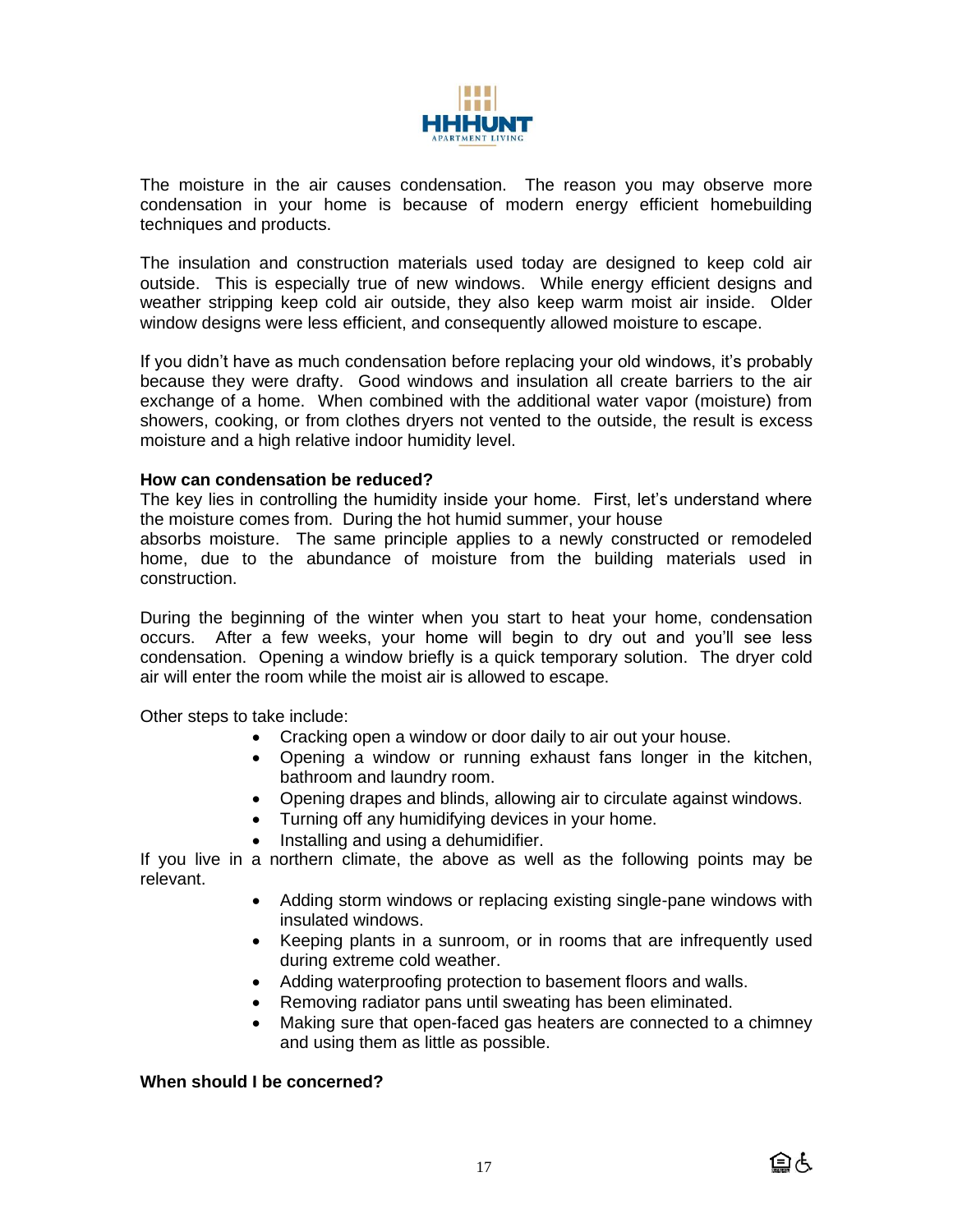

Window condensation should only occur during extreme temperature differences and should be of a fairly small amount. During the winter months, condensation will be seen on the inside of the window. Condensation will present itself on the outside of the window during the summer months.

If you find condensation between the two layers of glass in an insulated window, the airtight seal has probably been broken and the glass will need to be replaced.

If there is too much moisture inside the home, you will find evidence during both the cold and warm seasons. Moisture spots on the ceiling or walls, peeling paint, rotting wood or delaminating plywood, moisture on exterior walls, fungus, mold or mildew growth are signs of a more serious moisture problem. Should you experience these symptoms, an expert heating & cooling contractor should be contacted in order to solve your problem.

#### **WATER BEDS**

Water beds are allowed on first floor apartments only. When installing a waterbed, please consider they have the potential for serious damage and inconvenience to your neighbors. We require each resident to carry the proper insurance coverage and notify the Management Office of your installation in case there is an accident.

### **BALCONY OR PATIO**

Private balconies or patios are provided so that you may enjoy indoor-outdoor living. In consideration of your neighbors, please do not dump ashtrays, empty vacuum cleaners, or shake mops or rugs from your balcony or patio. Planters should have a water reservoir beneath so that water does not leak downstairs or stain the flooring of the patio/balcony. All accessories should be storm weighted. CLOTHESLINES OR DRYING RACKS ARE NOT PERMITTED ON THE BALCONY OR PATIO, NOR MAY CLOTHING, TOWELS, FLAGS OR OTHER ARTICLES BE HUNG FROM OR PLACED ON BALCONY RAILS, WINDOWSILLS, SIDING OR EAVES.

In consideration of your neighbors, we ask that wind chimes not be placed on the balcony or patio. Furthermore, we ask that items such as motorcycles, boats, signs, pool items, storage containers/shelving, doghouses, cat litter boxes, etc., not be kept on your balcony or patio.

These areas should be maintained in a neat and orderly manner at all times. No upholstered furniture or indoor furniture is allowed on balconies or patios. Flammable items such as gas, kerosene, lighter fluid, potting soil; planters containing only potting soil or with dead plant material, etc. should not be stored on your balcony or patio. Tiki torches are also prohibited. Seasonal lighting is allowed, but HHHunt reserves the right to ask residents to remove the lighting if inappropriate. Approved outdoor curtains in neutral colors are acceptable during use only and must be out of sight at all other times. The installation of the curtains **can not** include the drilling of any holes or precarious placement such as a pole or rod that hangs below the facade.

NOTICE: Your balcony was designed according to safe building construction practices and in accordance with existing building codes providing for 40 pounds per square foot

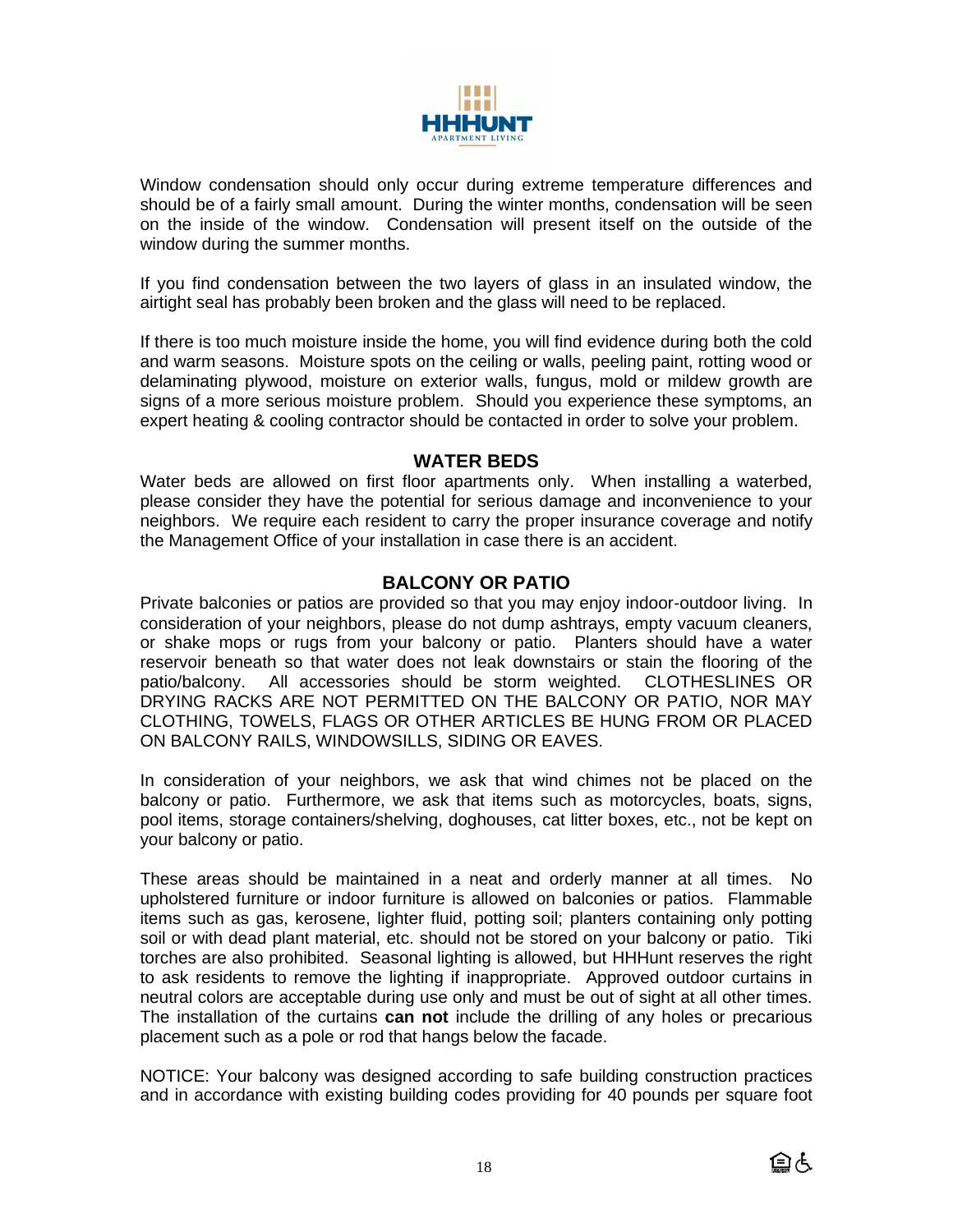

loading. You should be aware this provides a structure for no more than 10 persons of average weight and sundry furniture for a maximum of no more than 2500 pounds (TOTAL).

#### **BIRD FEEDERS**

Although bird feeders give us the opportunity to view nature up close, birds have the potential to cause great damage to our buildings and invite snakes and rodents. Because of this, bird feeders are prohibited from being placed on, attached to or hung on or around any building or tree within HHHunt communities. However, we do allow hummingbird feeders on patios.

### **PONDS & LAGOONS**

Many of our beautiful communities contain ponds or lagoons. No swimming, wading, fishing, or boating is allowed. Skating on ponds or lagoons is also prohibited.

#### **FITNESS CENTER**

We are pleased to offer our residents a fully equipped fitness center that is accessible 24 hours a day, 7 days a week. The facility offers a variety of equipment for all types of workouts and features cable television and radio access.

The fitness center is accessible by utilizing a key provided by Management or an amenity access fob issued to you at move-in. **The access FOB is not to be given to guests or anyone under the age of 16 years or to persons who do not reside at the community. If the fob is lost, we will charge a \$50.00 replacement fee.**

For your safety, please review the following items before using the fitness facility:

- 1. Check with a physician before using the equipment
- 2. **Guests and persons under the age of 16 MUST be accompanied by a lease holding adult**
- 3. Use the equipment at your own risk
- 4. Guests must be accompanied by a resident of the community
- 5. Report any problems to the Management Office
- 6. Please keep the facilities clean
- 7. HHHunt is not responsible for lost or stolen items

## **CAR CARE CENTER**

For your convenience, many of our communities offer a specialized area for your car washing needs. The carwash is open from dawn to dusk. This area is located adjacent to the maintenance office and consists of a washing bay and a vacuum.

For your safety and the safety of others, please obey the following guidelines:

- The carwash is for washing cars only. Please do not wash off large amounts of debris/mud to avoid clogging the drain.
- No vehicle maintenance is permitted

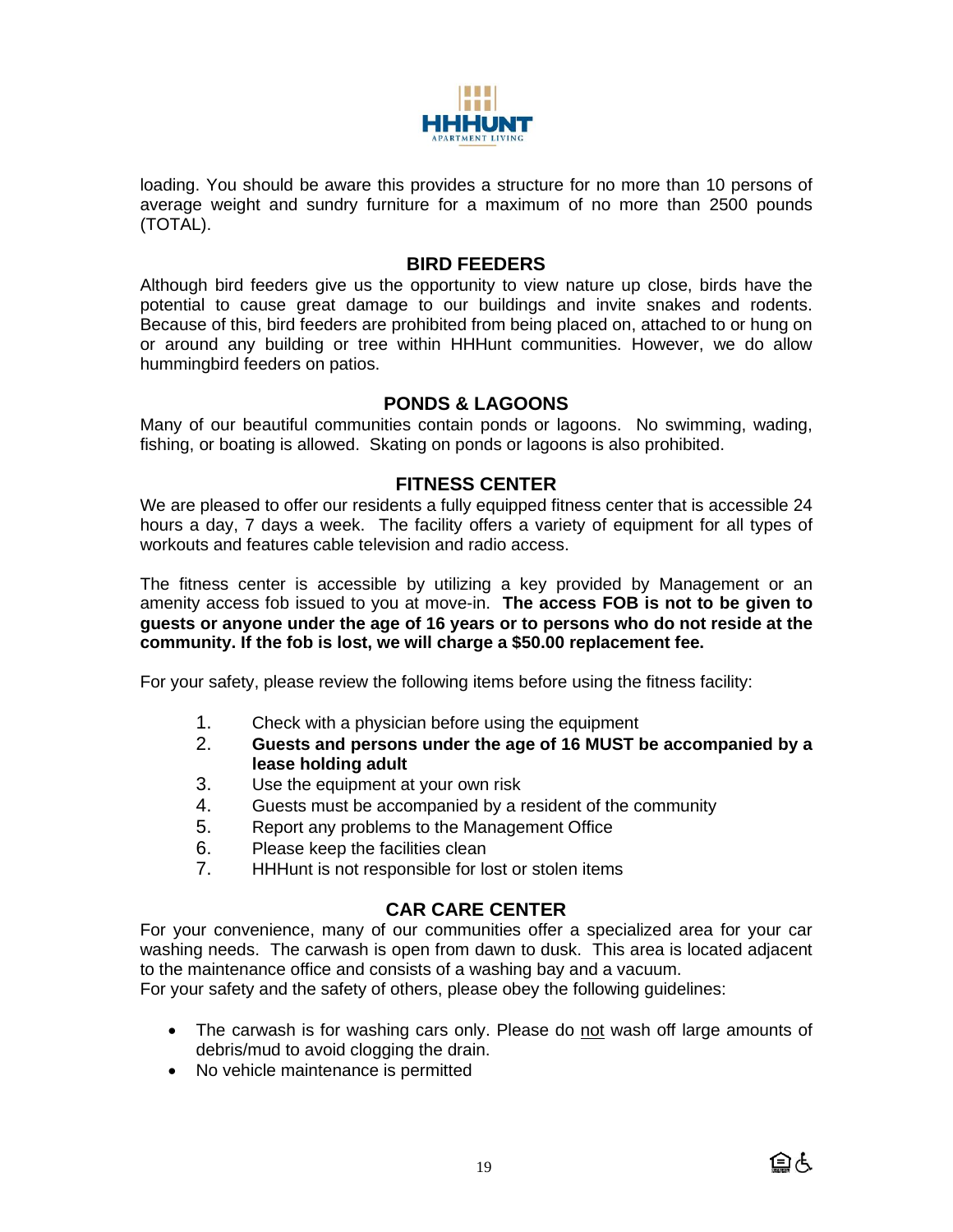

- Please help us keep the carwash area clean by removing all trash and personal items
- Report any issues to the Management Office
- Please pull out of the bay when washing is complete so that others may utilize this amenity

#### **PLAYGROUND**

Many of our communities offer a playground, which is available to all residents and guests. Adequate supervision is required. Please keep this area safe and enjoyable by not littering and reporting any problems to the Management Office. HHHunt cannot be responsible for injuries, damages or losses associated with the use of the playground. **No glass is allowed within the playground.**

## **BUSINESS CENTER – TECHNOLOGY LOUNGE**

The business center is available for use 24 hours a day, 7 days a week. The business center has computers with high speed Internet access, a fax machine, and a copier for your convenience. Please let the office know if any of the equipment is not working properly. Guests must be accompanied by a resident of the community.

#### **We ask that you limit your computer time to thirty (30) minutes if another resident is waiting**

### **VIDEO SURVEILLANCE**

Residents are advised that areas of our clubhouse and amenities are monitored by video surveillance. The cameras have been installed and may not be tampered with, moved or disabled.

Residents agree that the presence of video surveillance does not imply or guarantee their safety and release HHHunt of any liability. Further, residents agree that any actions in violation of the lease or the community's rules and regulations that are captured by video surveillance may result in fines, a revocation of privileges or termination of the lease.

#### **WI-FI (WIRELESS INTERNET ACCESS)**

Our community is pleased to offer residents Wi-Fi in the clubhouse and pool area. Please be advised that this service does not provide a secure Internet connection and all content or data transmitted via Wi-Fi may be viewed or accessed by others. Residents utilizing the Wi-Fi connect do so at their own risk.

#### **CLUBHOUSE**

We welcome our residents to join us in the clubhouse to watch T.V., relax and enjoy the amenities or just get away for some quiet time. We must ask, however, that anyone utilizing the clubhouse be considerate of others. The clubhouse is also where we work to welcome you to your new home. All guests must be accompanied by a resident of the community.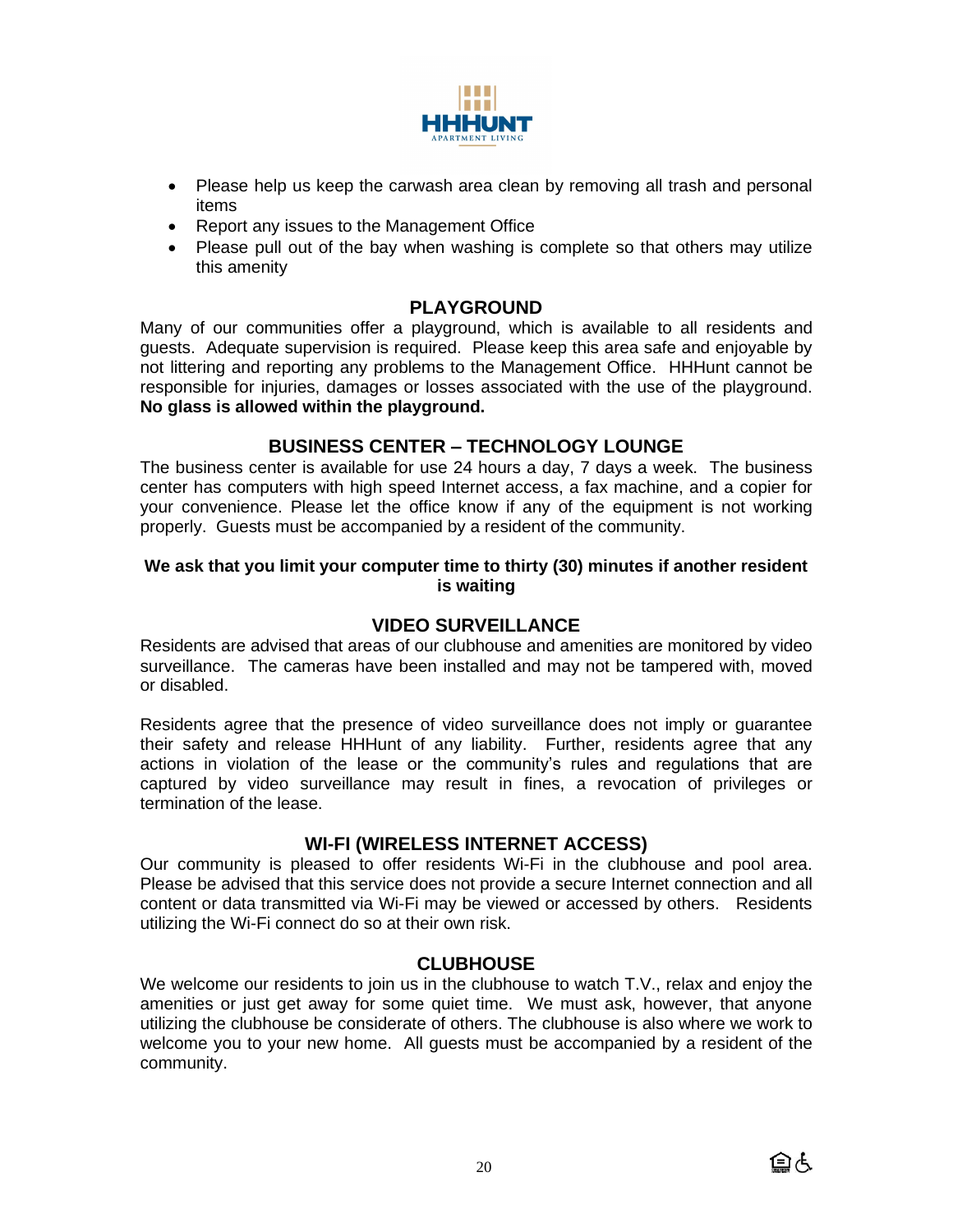

## **POOL REGULATIONS**

The regulations listed below are for the protection of all residents and the community and may be supplemented by additional regulations provided at move-in or listed in the pool area. HHHunt strives to ensure a safe, sanitary pool facility and your cooperation with these rules will be greatly appreciated.

Management will enforce these rules and regulations. Failure to comply may result in fines and will be considered a direct violation of your lease agreement. Repeated violations of regulations could result in termination of the lease agreement.

You will need a key fob to gain access to the pool. The gates will automatically open at **10 am and lock at dusk**.

- 1. All persons using the pool or sunbathing deck do so at their own risk and sole responsibility as HHHunt does not assume any responsibility for any accidents or injuries in connection with the use of the facilities.
- 2. All personal articles must be removed from the pool area upon leaving. HHHunt will not assume any responsibility for articles lost, stolen or damaged.
- 3. **Glass of any kind is strictly prohibited within the pool enclosure. Beverages MUST be in non-breakable plastic containers.**
- 4. All swimmers must shower prior to entering the pool.
- 5. Guests of residents **MUST BE ACCOMPANIED BY THE RESIDENT AT ALL TIMES unless approved by Management.** Only two guests per apartment will be allowed at any one time without prior approval of Management. If in the opinion of Management there is insufficient room at the pool for residents, guests will be required to bring their own lounge chair.
- 6. Please place a towel over the lounge chair prior to using oils or lotions. The compounds in sunbathing lotions and oils cause discoloration of the vinyl straps.
- 7. **An adult must accompany persons under the age of 16 at all times unless your community provides a lifeguard.**
- 8. In the event that a lifeguard is on duty, additional regulations will be provided.
- 9. Noisy or disturbing behavior such as horseplay, running or screaming should be avoided at all times. Music is only allowed using earphones. No footballs or Frisbees in pool area – pool related toys only.

### 10. **NO ANIMALS ARE ALLOWED IN THE POOL ENCLOSURE AT ANY TIME.**

- 11. All posted regulations must be observed.
- 12. Proper attire should be worn at all times.
- 13. Pool hours are posted at the entrance to the pool. In some regions, our pools are open year-round. For all others, the pool season lasts from late spring until fall each year by order of the Health Department. Specific dates will be provided by Management for opening and closing. The pool will never open earlier in the season nor close later in the season regardless of the weather.
- 14. **No bicycles, scooters, skateboards, roller-blades or any other wheeled items will be allowed within the pool enclosure.**

# **PACKAGES**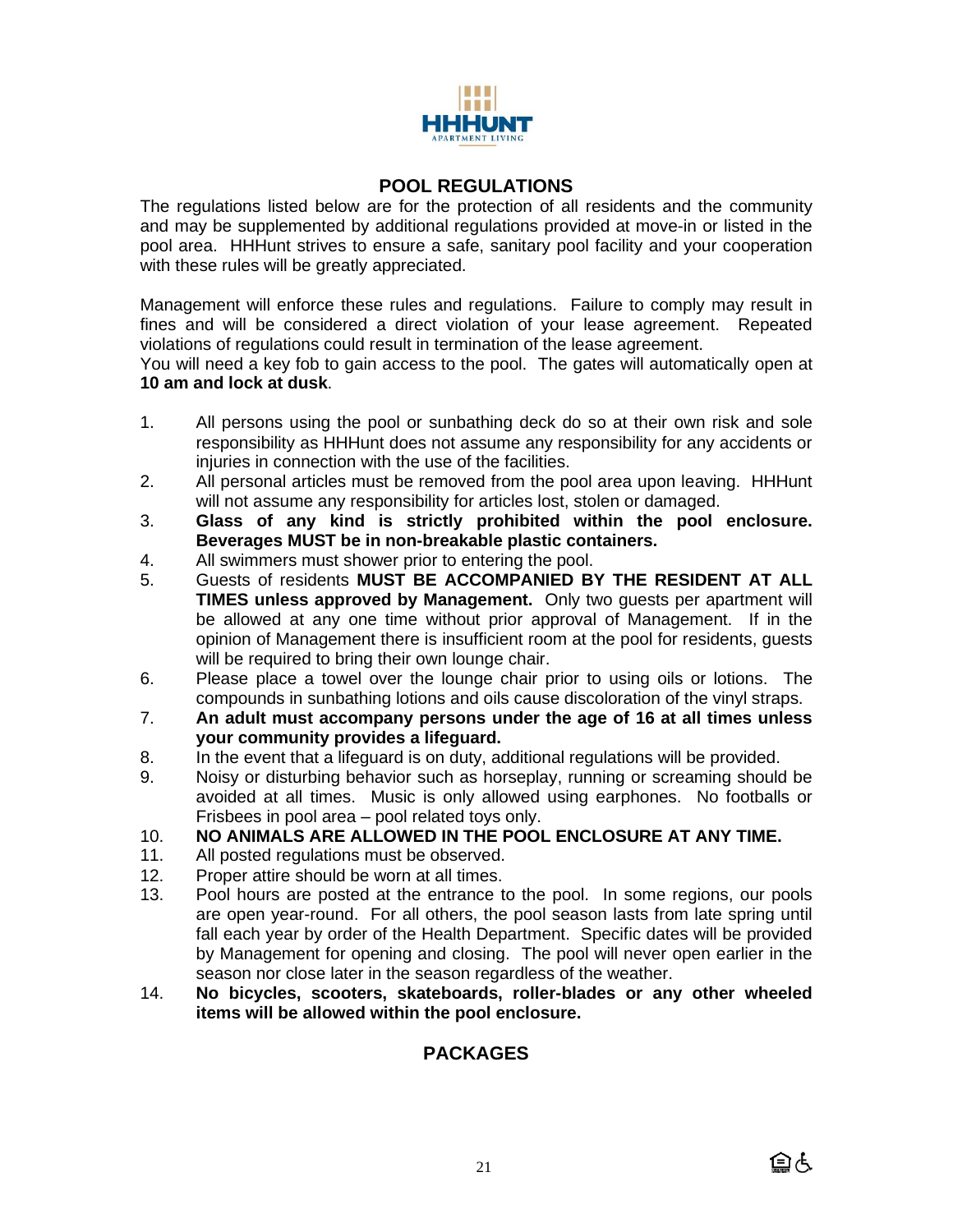

Packages will be accepted at the Management Office during normal business hours from all delivery services including U.S. Mail, DHL, UPS and/or Federal Express. The following restrictions will apply:

- 1. Package acceptance on behalf of our residents is a service provided as a convenience and resident agrees not to hold HHHunt responsible in the event a theft or loss occurs.
- 2. Packages must be picked up during normal business hours at the Management Office. Please observe holidays and scheduled closings to ensure prompt receipt of your package.
- 3. Packages not picked up within fourteen (14) days may be returned to sender.
- 4. Residents are responsible for notifying the delivery company of their delivery preference (i.e. leasing office, leave at door, etc.) when no one is home.
- 5. Packages must be addressed to a person listed on the lease and will only be released to the addressee.
- 6. The following types of packages may be refused and may not be stored in our leasing office:
	- $\checkmark$  Packages shipped prior to occupancy
	- $\checkmark$  Packages containing personal items shipped during a move
	- $\checkmark$  Packages containing perishable items
	- $\times$  Tires
	- $\checkmark$  Luggage
	- $\checkmark$  Mattresses
	- $\checkmark$  Furniture

#### **SMOKE DETECTORS**

The smoke detectors within your apartment home are installed to provide early warning against smoke. The detector features a photo-electronic cell to detect abnormal smoke accumulation and a horn alarm to sound the warning and alert the household to the presence of threatening smoke.

Smoke detectors are either wired directly into your apartment's electrical system with a battery back-up or are battery operated. If electric, occasionally the alarm signal may be heard for a brief instant in a random manner due to voltage surges caused by electrical storms or because the battery back-up needs replacement.

If your alarm should go off and there is no smoke or if the detector beeps repeatedly, please call the Management Office to request service.

If battery operated, take the smoke detector down and disconnect the battery. Replace with a new battery or call the Management Office to request that the battery be replaced.

**Whether battery operated or electric, YOU, the resident, are responsible to maintain your smoke detector under state and local law and in accordance with your lease agreement.**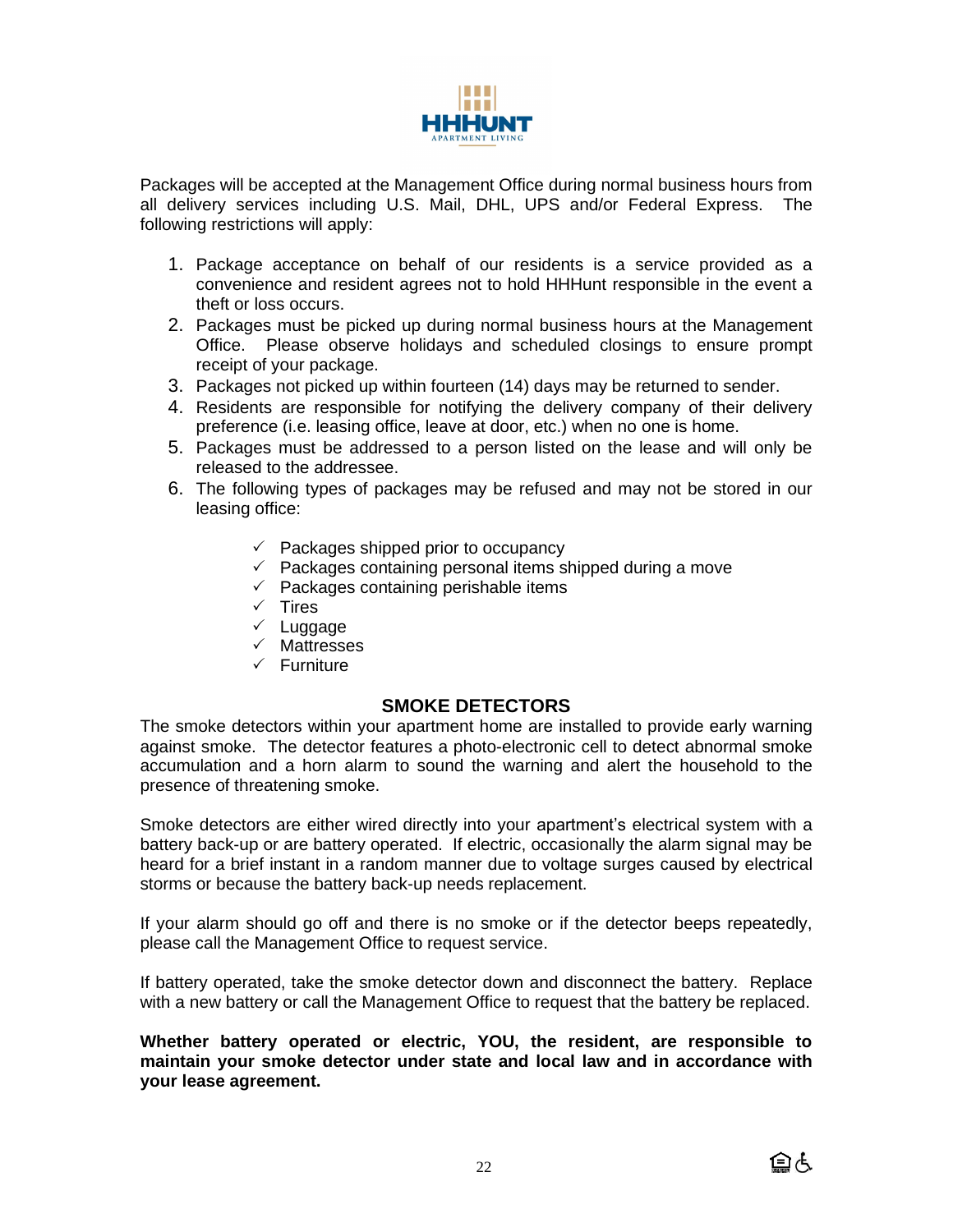

The smoke detector will be in operation at the time of move-in; thereafter, it is the residents' responsibility to notify the Management Office if the detector light goes out. This is for you and your neighbors' protection in the unlikely event of a fire.

DO NOT DISCONNECT YOUR SMOKE DETECTOR!! Since the law requires that the detectors be in operation at all times, YOU, the resident could be held liable for unhooking this fixture during your residence while it is in operation. May we suggest you help us in maintaining the smoke detector for everyone's safety. Your cooperation is greatly appreciated.

## **FIRE SAFETY TIPS**

What you do in the first five minutes of a fire can make a difference. Your actions may save your life or the life of your family and neighbors. First, determine if everyone is out of the apartment. Next, pull the fire alarm pull station closest to your apartment (if provided) and call 9-1-1. Retreat to a safe distance and above all, DO NOT PANIC.

Fires rise and spread through open doors and stairways. If it is safe to do so, close all doors on the way out of your apartment. However, leave the door unlocked so that the Fire Department may enter to control the fire.

"An ounce of prevention is worth a pound of cure." Remember, fire thrives on fuel and air. If you can safely remove one of these elements, you can help stop the fire.

No resident is allowed to keep gasoline or other combustible materials in their apartment or are permitted to do anything which would increase the possibility of a fire (i.e., keep motorized vehicles in building or on patios). Above all, you can prevent fires by taking these simple precautions:

- 1. Make sure matches and cigarettes are completely cold before they are discarded
- 2. Keep matches out of the reach of children
- 3. DO NOT SMOKE IN BED
- 4. Never throw water on a grease fire occurring on the stove or in the oven. Only use baking soda or keep a fire extinguisher close to the kitchen

#### **FIRE EXTINGUISHERS**

Fire extinguishers have been provided in each building for your protection. Fire extinguishers work by removing oxygen from a fire thereby smothering it. Each resident should familiarize themselves with the location of the fire extinguishers upon move-in.

In the event that a resident must discharge a fire extinguisher to stop a fire, please contact the Management Office immediately so that the extinguisher may be recharged.

Please be advised that theft or misuse of a fire extinguisher is a violation of the lease agreement. Any and all damages resulting from the misuse of a fire extinguisher will be the resident's responsibility including the recharging of the extinguisher.

Please note that the fire extinguishers have been inconspicuously marked for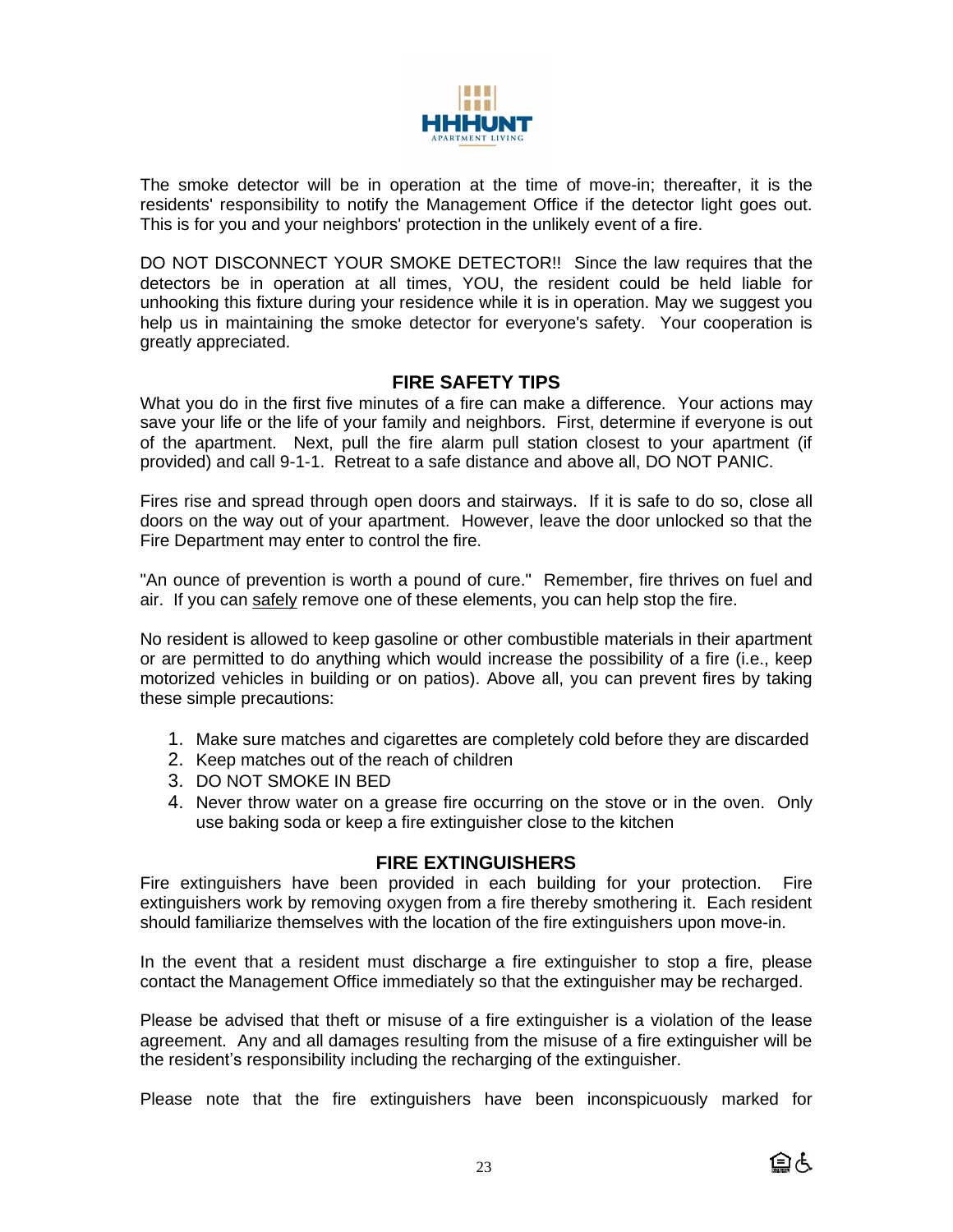

identification in the event that they are stolen. If you witness someone removing or misusing a fire extinguisher please report them to the Management Office, you could save someone's life!

#### **SOLICITING**

No soliciting or handbill distribution is permitted within the community. "No Soliciting" signs have been posted and will be strictly enforced. To protect yourself and others, we ask that you contact the Management Office should you encounter a solicitor within the community or if someone attempts to solicit door-to-door.

#### **SNOW REMOVAL**

Snow removal is a shared responsibility between the residents and the community staff. Our team works very diligently to remove snow and ice from the parking lots, sidewalks, and stairways in the community. We recommend that residents keep a broom, snow shovel, ice scraper and de-icer on hand to personally remove snow from their vehicles and around it.

Although our team is the best around, we cannot be everywhere at once so please be patient when calling about snow removal requests. Please park your cars at least 3 feet from the curb when weather predictions include snow accumulation. This will help our snow and ice removal team when clearing the sidewalks and making them safe for passage. Additionally, please report any extremely hazardous areas to the Management Office.

#### **GOING OUT OF TOWN?**

If you have occasion to be away from home on vacation or just out for a few days, please remember:

- $\checkmark$  Do not leave a key hidden for any reason.
- $\checkmark$  Discontinue or hold newspaper deliveries while you are out of town.
- ✓ Advise the Management Office of your plans and where you can be reached.

If your neighbor is away and you notice unusual activity or persons loitering, please contact the Police Department and/or the Management Office immediately.

#### **EXTERMINATOR**

As part of our service to our residents, a pest control company has been contracted to visit the community each week. During this weekly visit, the exterminator will complete regularly scheduled extermination, will handle specific resident complaints and will treat the common areas of the community.

If you wish to request service in your apartment for a specific complaint, please contact the Management Office. Services such as flea treatments and bed bug treatments are not covered by our pest control agreements and are completed at the resident's expense. Please note that extermination will not always take effect immediately. Often, there is increased activity for a 48-hour period after extermination. The chemicals used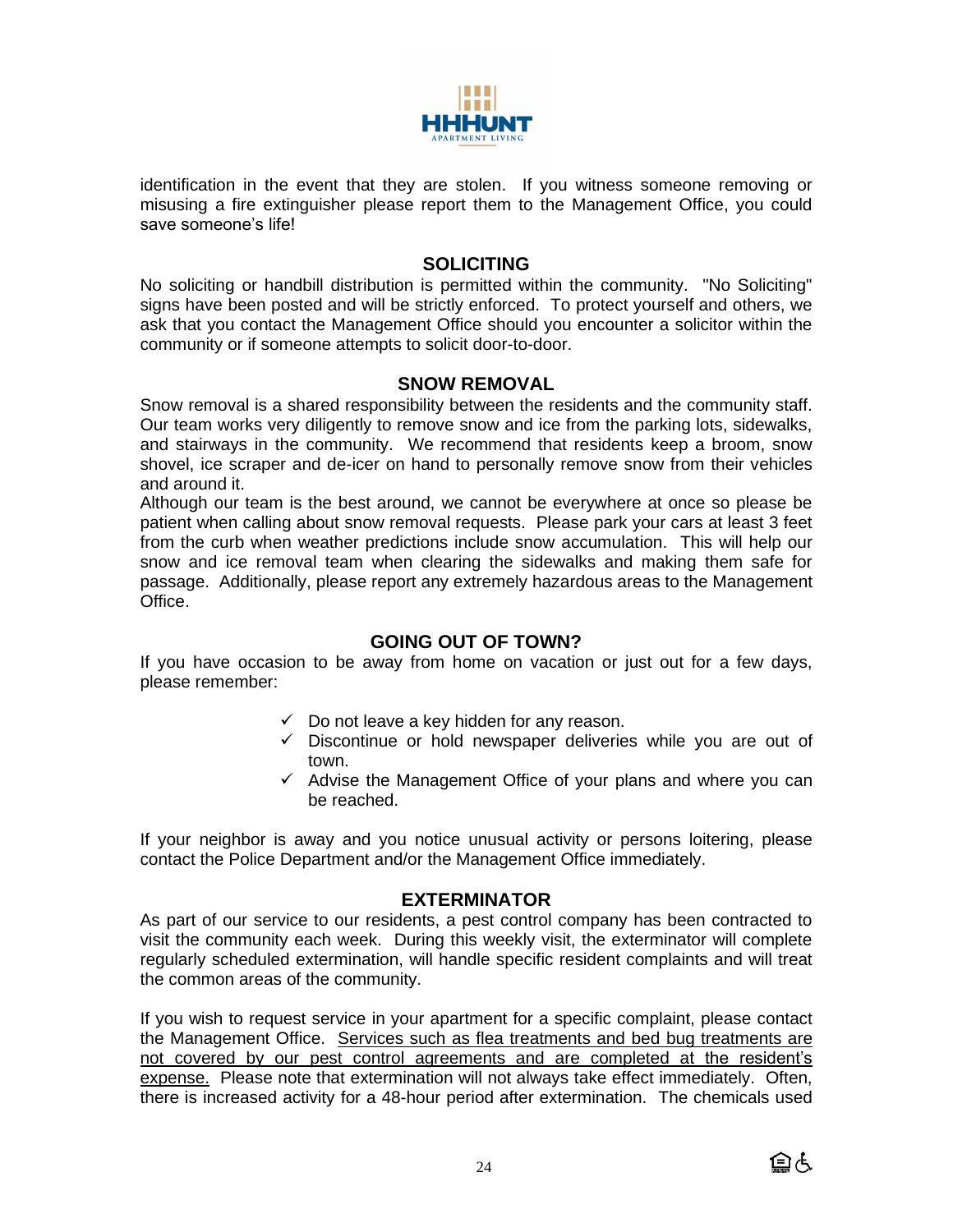

to treat most common pests will last for 60-90 days.

Some pests require several treatments. In the event that you continue to see pests in your apartment 10 days after treatment, please call the Management Office. Please be aware that all apartments in a building may receive mandatory routine exterminating. We ask for your cooperation since even if you don't have a problem, your neighbors may be experiencing a problem. Very often the only solution is to exterminate the entire building.

# **FILTERS**

To ensure that your heating and air conditioning is operating efficiently, the Service Team will periodically change the filters. The schedule for filter changes will be distributed in the newsletter or by a separate notice. This service is mandatory and must be completed at least 3 times per year.

Please note that any personal possessions that may interfere with this service must be moved prior to the scheduled visit. This includes furniture, artwork and plants that may block access to the heating/air conditioning equipment. Please be advised that it is against fire regulations to store any items in your heating and air conditioning closet.

During the filter change visit, an inspection of your apartment will be performed. This inspection will include checking for leaks, dripping faucets, improperly flushing toilets and the general condition of the apartment. Any items found requiring repair or replacement will be noted and a service team member will return at a later date to complete the work.

## **HOUSEKEEPING/SERVICE REQUESTS**

It is the resident's responsibility to take proper care of the premises. This includes cleaning and promptly reporting any repairs needed to the Management Office. Lack of notification may result in the resident being charged for repairs and replacement due to the delay in reporting.

Management has the right to make repairs, renovations and alterations at reasonable times. If the apartment is damaged in excess of ordinary wear and tear, Management will make such repairs and replacements to return the apartment to it's original condition and the resident shall pay the cost.

#### **ALTERATIONS**

HHHunt communities require written Management approval of all alterations to the apartment home by a resident. Should you wish to alter or improve your apartment home, including painting, or adding additional shelving you must obtain written approval PRIOR to completing the alteration or improvement.

For your knowledge the most frequently requested alterations are listed below. Management reserves the right to approve or deny these alterations in accordance with the lease agreement. Any alterations must be removed and the apartment returned to

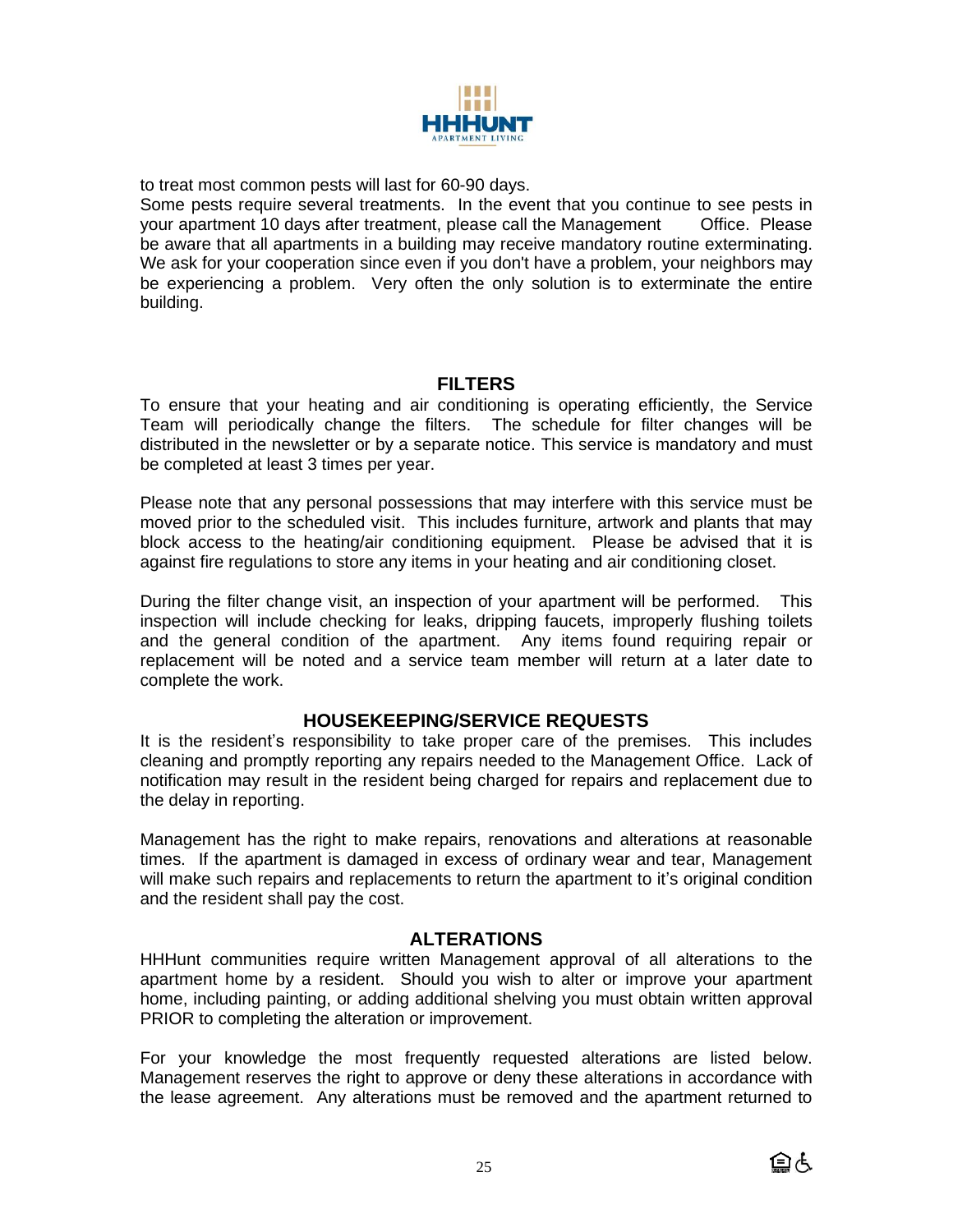

its original condition upon move-out unless otherwise approved by Management.

- The addition of extra deadbolt locks.
- **EXECUTE:** Shelving brackets
- Permanent bolts or hangers
- Any additions to wood doors requiring holes--full-length mirrors, pictures, etc
- Contact paper on shelves
- Wall partitions
- Colored paint on walls
- Mirrors
- Washing machines or dryers (portable or standard). Unless hook-ups are provided.

## **CARPETING AND FLOORS**

We request that you care for your carpeting and flooring as if it were your own. Regular and proper cleaning is required and it is recommended that you have the carpets shampooed or steam cleaned twice a year.

To keep a carpet looking fresh between cleanings, carpets should be vacuumed twice a week--sometimes more often in traffic areas. Spots should be cleaned immediately.

The carpet must be clean at move-out excepting normal wear and tear. Presence of pet urine is never considered normal wear and tear. If the carpet has been shampooed or steam cleaned and is still visibility stained or dirty, you may be charged for additional cleaning(s). In the event that the carpet is damaged beyond repair you will be charged for the replacement of the carpet.

The kitchen and bath floors are vinyl. Solvents should not be used because such fluids loosen and soften the mastic undercoat. Vinyl flooring can be cleaned most successfully with a non-abrasive household cleaner or with soap and water.

## **WINDOW TREATMENTS**

Blinds are included with your apartment home and will be maintained by our Service Team except for damages due to carelessness or mistreatment. We require that all window treatments (curtains, draperies, valances) be white backed and that you do not hang blankets, paper or other items in your windows.

#### **BLINDS**

For your convenience and privacy, blinds have been installed at all windows and doors in your apartment. In the event that you have any difficultly opening/closing the blinds or problems with the blinds or rods, please call the Management Office.

At move-out, be sure to dust and/or wash the blinds and leave them clean and in place. To clean the blinds it may be necessary to take them down and wash them in a mixture of soap and warm water. Please note that you will be responsible for the cost of replacement if they require additional cleaning or are removed or damaged.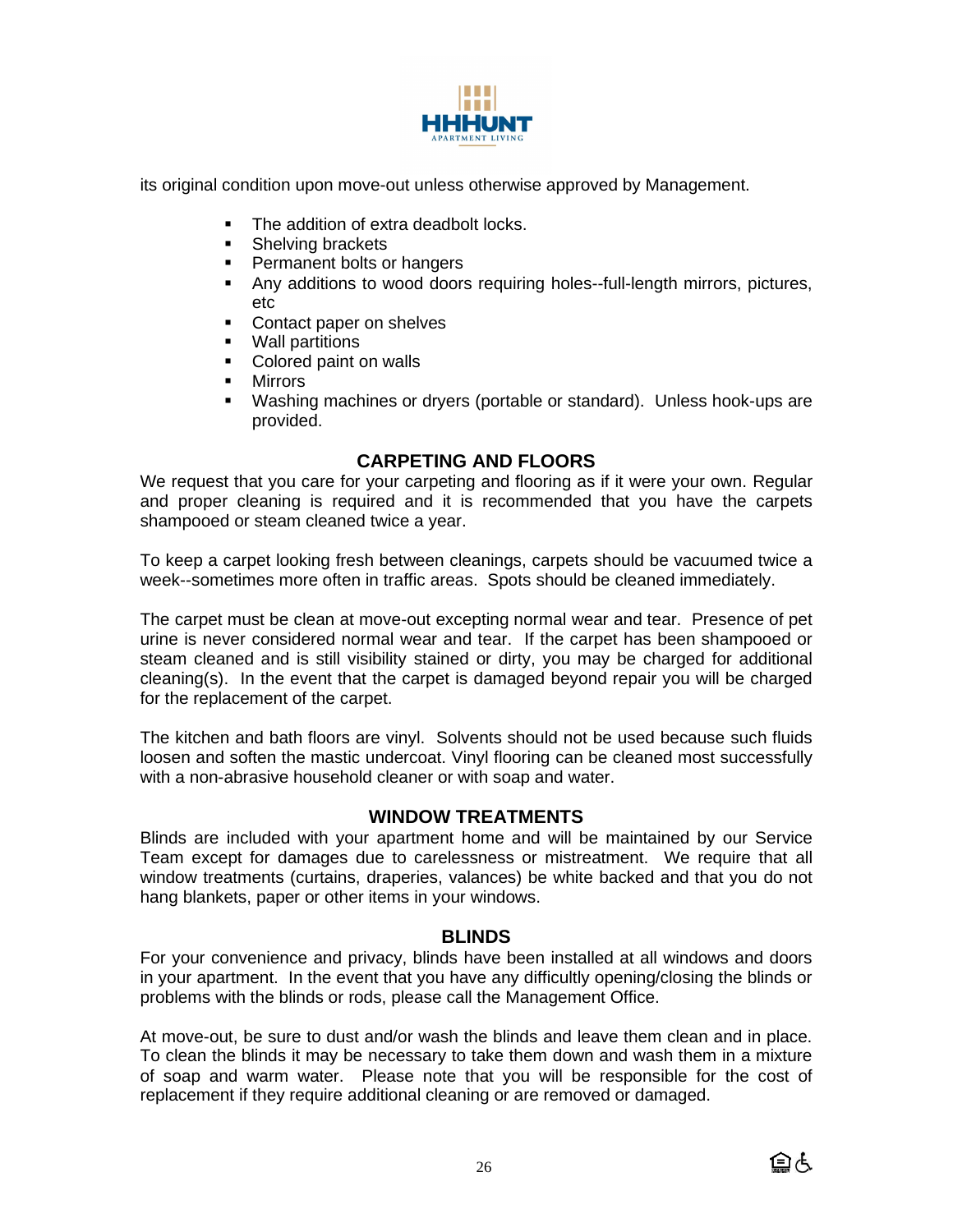

## **ELECTRICAL EQUIPMENT AND FIXTURES**

Each apartment is equipped with an electrical panel with circuit breakers in case of power overload. If you lose partial power in your apartment, locate the electrical panel and check to see if the circuit breakers are all in the "ON" position. If a breaker has tripped it will either be in the "OFF" position or will be in the middle between on and off. To reset the breaker flip it to "OFF" and then back to "ON". If that does not resolve the problem, contact the Management Office to request service. In the event of a general power failure, please report difficulties to the power company (see Neighborhood Information for the phone number).

Light bulbs for all fixtures will be supplied upon initial occupancy, replacement bulbs are the residents' responsibility unless otherwise indicated at move-in. Regardless of community policy, the Service Team will replace all appliance bulbs and florescent bulbs located in the kitchen.

For your safety, please obtain approval from Management prior to installing chandeliers or other permanent electrical fixtures. Do not use multiple outlet plugs or overload a circuit creating a fire hazard.

### **PLUMBING FIXTURES**

All plumbing fixtures should be used only for the purpose intended. Therefore, no solid articles, disposable diapers, rags, rubbish, or feminine hygiene products should be placed in them. All such waste should be placed in trash containers.

#### **DISHWASHERS**

Please only use soaps that are intended for dishwashers. Liquid dishwashing soaps can cause the dishwasher to overflow and to leak.

## **COUNTERS AND BACKSPLASH**

All counters and backsplash need to be free of moisture and water to prevent any damage to the surface. Please be mindful of spilled liquids and/or water on surface and wipe up immediately. If counter or backsplash are damaged the resident will be responsible for any charges.

## **GARBAGE DISPOSAL**

The disposal must not be loaded too heavily. Feed garbage into the disposal slowly and in small quantities. The safety overload on the motor will shut off the unit if the disposal

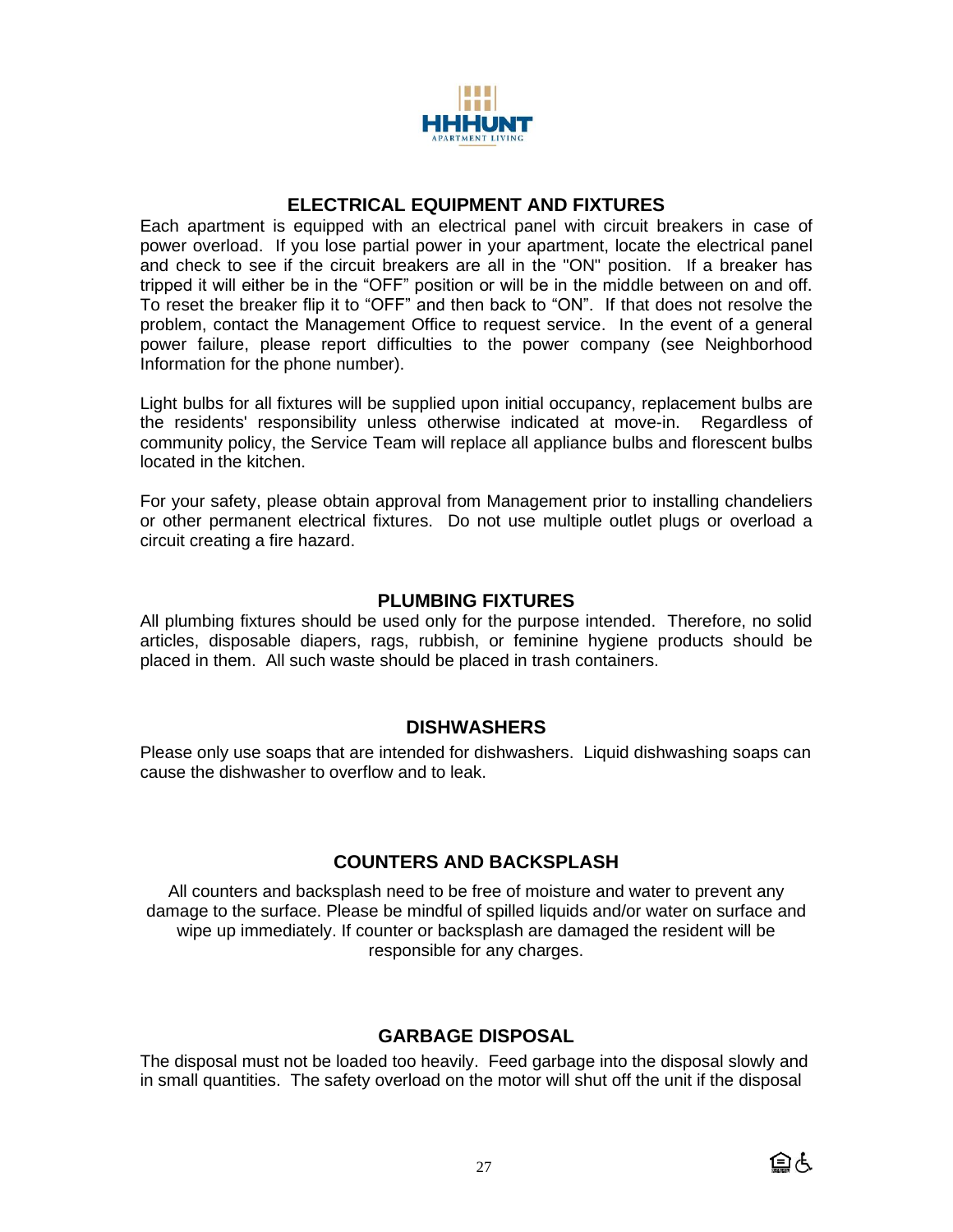

is overloaded. To reset the safety overload, wait three or four minutes for the motor to cool, and then push the red button on the motor (in the cabinet under the sink).

Any time the disposal is being used, COLD water should be running as quickly as possible. Even after the disposal is empty, let the water run a few minutes to clear the line.

If the motor will not start, push the reset button (red button on the motor). If that does not solve the problem, please submit a service request.

#### **NEVER PUT YOUR HAND DOWN THE DISPOSAL**

Please do not discard the following items in your disposal:

- dish rags bearbags by the bags of the rice
- 

metal glass cigarettes rocks plastic banana/potato peels dirt dirt grease ovster or clam shells paper bones corn husks

### **HEAT AND AIR CONDITIONING**

During the heating season, move the lever on the thermostat to HEAT. During the air conditioning season, move the lever to COOL. For normal satisfactory operation, it is recommended that the thermostat be set at 65 degrees in the winter and 75 degrees in the summer.

When you are changing from cooling to heating or vice versa, allow five (5) minutes to elapse between the time you turn one OFF and the other ON. The unit will have time to energize and reset, otherwise, the unit may be damaged. Please keep the air return vent clean since an accumulation of dust can affect the efficiency of the system. Do not place furnishings, artwork or plants in front of the air return vent (minimum 24in clearance).

To achieve the highest energy efficiency, many manufacturers recommend operating the heat or air conditioning 24 hours a day. In mild weather, if you prefer to shut the equipment off in late evening and use natural ventilation the air conditioning equipment should be started very early the next day before the outdoor temperatures become uncomfortable.

Do not turn your heat off if you are away during the winter months due to the risk of your pipes bursting and causing excessive damage to the building and to your personal belongings. While away, maintain your thermostat at 60 degrees or above.

#### **MILITARY TRANSFER**

In the event that an HHHunt resident is in the U.S. Armed Forces and has received a permanent change of station or is deployed, the resident may terminate his or her contract with a thirty (30) day written notice. Please be advised that a copy of the Orders must accompany the notice of intent to vacate.

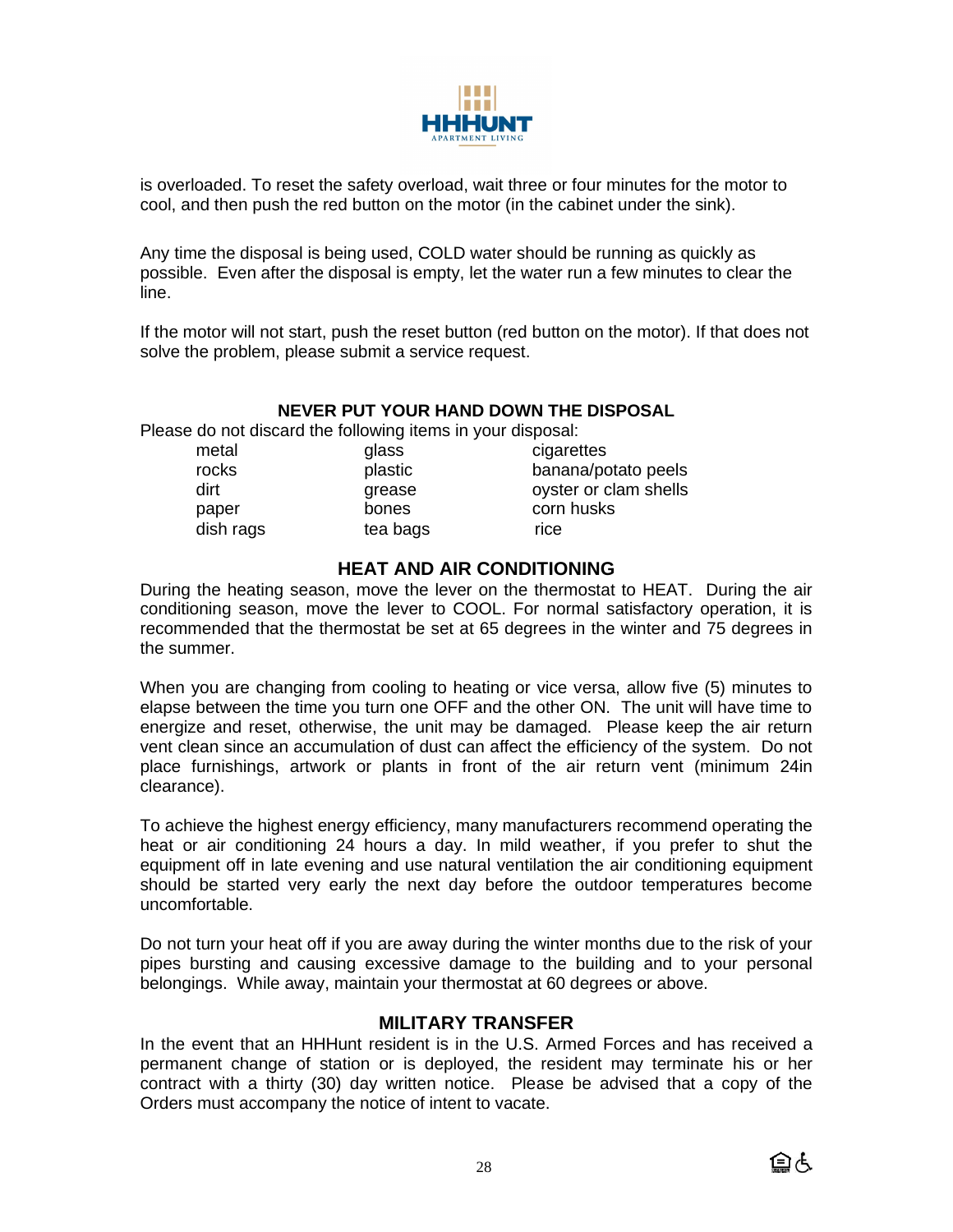

## **HHHUNT TRANSFERS**

HHHunt offers residents the ability to transfer within the community, to another phase of the property or to another HHHunt community. The following requirements must be met prior to a transfer being approved:

- Proper move-in and move-out procedures must be followed including requalifying for the new apartment.
- Good-standing current residents will only be allowed to transfer after the initial 120 days of the lease has passed.
- **Upon request to transfer, the current apartment will be inspected for damages. If damages exceed more than \$500, resident will NOT be allowed to transfer.**
- Residents may be required to fulfill the current term of lease in addition to the lease term determined for the new apartment.
- A transfer fee may be required, please contact the Management Office to determine what fees are required.
- Management reserves the right to restrict transfers according to community policy. These restrictions may include allowing transfers only to larger apartments.
- Residents will be denied the ability to transfer in the following situations:
	- (a) If the resident is unable to qualify for the new apartment based upon the rental qualifying criteria.
	- (b) Damages to the premises exceed \$500.
	- (c) Documented lease violations.
	- (d) Payment problems in accordance with standards listed in the Rental Qualifying Criteria.
- Residents may be required to pay a new deposit or Lease Protect Fee prior to the transfer to cover damages present in their current apartment.
- Transferring residents will not be eligible for any up-front concessions being offered at the time, if any.
- Residents must provide management with a written notice and follow all vacating procedures.
- If a resident has lived at a community longer than six months a new application must be completed and verified consistent with the current screening policies.

## **MOVING DAY**

HHHunt values your residency, and we appreciate you choosing **Abberly Green**! In consideration of your neighbors, please restrict moving in or out to the hours of 8:30am to 9:00pm each day, including weekends. Please be aware that noises do carry. All trash, boxes and unwanted items must be disposed of properly and should not be stored in breezeways or on patios/balconies.

We understand that sometimes our residents must move on. Please be sure you notify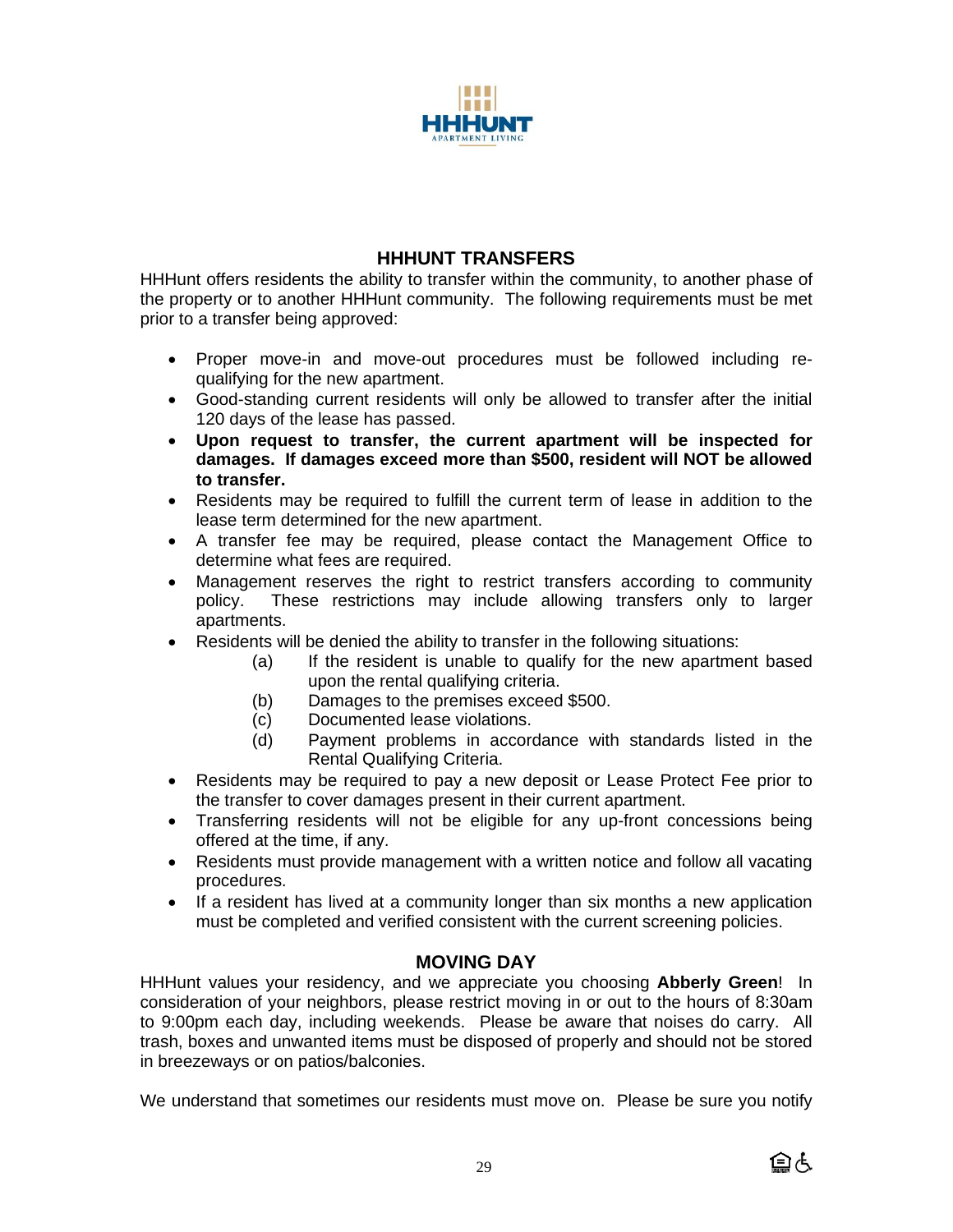

the following people and agencies approximately two to four weeks before you move:

- Post Office (for forwarding mail)
- Magazine and Newspaper Publishers
- Utility Companies (give them your lease expiration date)
- Banks
- Insurance Company
- Division of Motor Vehicles
- Stores (where you have charge accounts)
- Schools (for transferring children)
- Friends
- Employer
- Doctors, Dentists, etc.

#### PLEASE DO NOT FORGET TO TURN IN YOUR KEYS AND FORWARDING ADDRESS!

# **STANDARD VACATING CHECKLIST**

Upon move-out an inspection of the apartment will take place to assess any damages and apply charges accordingly. Residents have the right to be present at the inspection of the apartment upon move-out. Apartment inspections will only occur after the apartment has been fully vacated and all residents are prepared to turn in all keys, access cards, remotes, and other devices and relinquish possession of the premises. Failure to return keys will result in an additional charge of \$75.

The costs listed below are reasonable estimates of the actual costs for repairs/replacements. This list does not represent a full list of potential damages and HHHunt reserves the right to add to or change this list when necessary. General areas Estimated costs:

|           | TICI di di Cas                                                                                                                                                                                                      | LSUIHALEU CUSLS.    |
|-----------|---------------------------------------------------------------------------------------------------------------------------------------------------------------------------------------------------------------------|---------------------|
|           | Trash removal                                                                                                                                                                                                       | \$50 per bag        |
|           | Clean floors and baseboards                                                                                                                                                                                         | $$25-$50$           |
|           | Washer and Dryer must be cleaned. Soap residue removed inside.<br>Vacuum or sweep behind and under unit.                                                                                                            | \$\$0 per unit      |
| $\bullet$ | Clean windows, glass doors, windowsills, and tracks.                                                                                                                                                                | \$30-\$60           |
|           | Damage to exterior or interior doors, appliances, fixtures, screens,<br>mirrors, hardware, countertops, and window(s) will be billed at the<br>cost of labor and materials.                                         | TBD                 |
|           | Carpets must be vacuumed. The carpet should be in the same<br>60-month life<br>condition as move in except for normal wear and tear. Burn marks,<br>stains, pet damage, excessive pet hair, bleach spots, and other | TBD-based on        |
|           | damages are not normal wear and tear. Charges for damages are<br>based upon repair cost from vendor.                                                                                                                |                     |
|           |                                                                                                                                                                                                                     | $\pm$ $\sim$ $\sim$ |

erfield the treatment for any odors. The same state of the state of  $\frac{1}{2}300 +$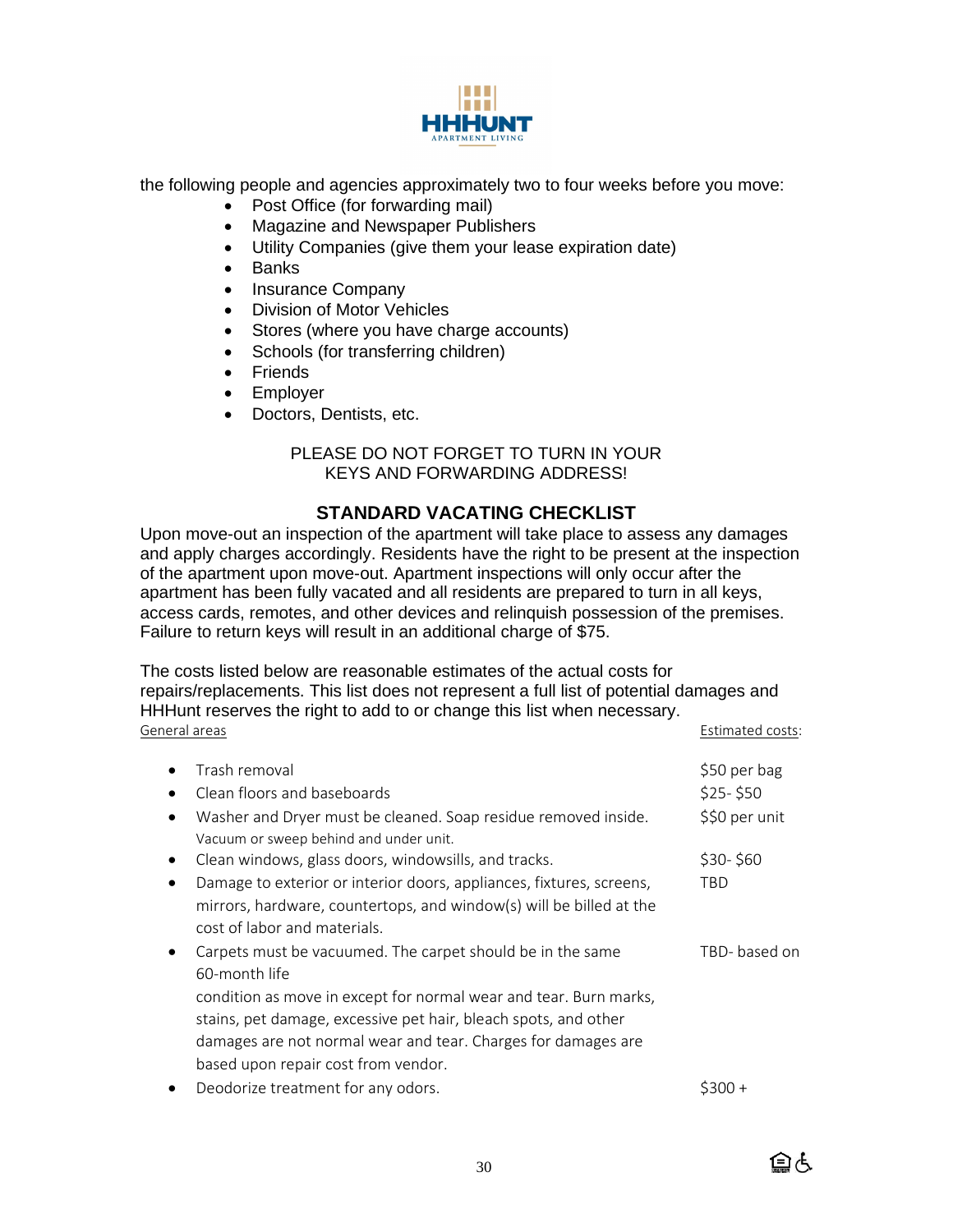

| $\bullet$              | All nails/screws should be removed from all walls and ceilings. Repair<br>charges for large or excessive holes will be based upon cost from<br>vendor. All holes must be fixed that are larger than a "dime size"<br>hole.                                                                                                                    | TBD                                                     |
|------------------------|-----------------------------------------------------------------------------------------------------------------------------------------------------------------------------------------------------------------------------------------------------------------------------------------------------------------------------------------------|---------------------------------------------------------|
| ٠<br>$\bullet$<br>٠    | Color change of wall (based upon color and size of wall).<br>All garage remotes must be returned.<br>Garage/Storage unit must be swept out and emptied.                                                                                                                                                                                       | <b>TBD</b><br>\$50 per remote<br>\$50                   |
| $\bullet$<br>$\bullet$ | Clean Valet Living container/removal of container.<br>Removal of internet modem.<br>Removal of DTA cable box/remote                                                                                                                                                                                                                           | \$30/\$100<br>\$100<br>\$100 (DTA box)<br>\$20 (remote) |
| $\bullet$              | Flea treatments- If you have a pet of if there is evidence of flea<br>infestation, a licensed pest control company will exterminate at your<br>expense.                                                                                                                                                                                       | \$100-\$300                                             |
| ٠<br>$\bullet$         | Blinds throughout apartment need to be cleaned.<br>Cabinet fronts throughout needs to be wiped down.                                                                                                                                                                                                                                          | \$50-\$200<br>\$50-\$200                                |
| Bed(s)                 |                                                                                                                                                                                                                                                                                                                                               |                                                         |
| ٠<br>$\bullet$<br>٠    | Ceiling fan blades cleaned and free of dust.<br>Baseboards wiped down.<br>Carpets vacuumed.                                                                                                                                                                                                                                                   | \$25 per fan<br>$$25-$50$<br><b>TBD</b>                 |
| Bathroom(s)            | Clean windows and window tracks.                                                                                                                                                                                                                                                                                                              | $$25-$100$                                              |
| ٠                      | Clean and wipe down countertops, drawers, cabinets, and<br>medicine cabinet (if applicable). All surface adhesives should be<br>removed.                                                                                                                                                                                                      | \$50-\$150                                              |
| ٠                      | Bathtub cleaned. Resurfacing/acid wash.<br>each/starting at \$135 each                                                                                                                                                                                                                                                                        | \$60                                                    |
|                        | All surfaces should be free of mildew.                                                                                                                                                                                                                                                                                                        | \$40-\$60                                               |
| <u>Kitchen</u>         |                                                                                                                                                                                                                                                                                                                                               |                                                         |
|                        | Clean stove. All grease should be removed from under burners.<br>oven should be free of burned-on grease, etc. All surfaces<br>should be cleaned inside and out, including racks and drip pans.<br>DO NOT use oven cleaner on self-cleaning ovens. Leave broiler pan<br>in oven if present at move in. Vacuum or sweep behind and under unit. | \$40-\$60                                               |
| ٠                      | Kitchen counter backsplash damage.<br>Clean interior and exterior of dishwasher.<br>Countertop burns and cuts (if resurfacing is needed).<br>Clean refrigerator. All surfaces inside and out should be cleaned                                                                                                                                | \$145-\$300<br>$$25-$50$<br><b>TBD</b><br>\$30-\$60     |